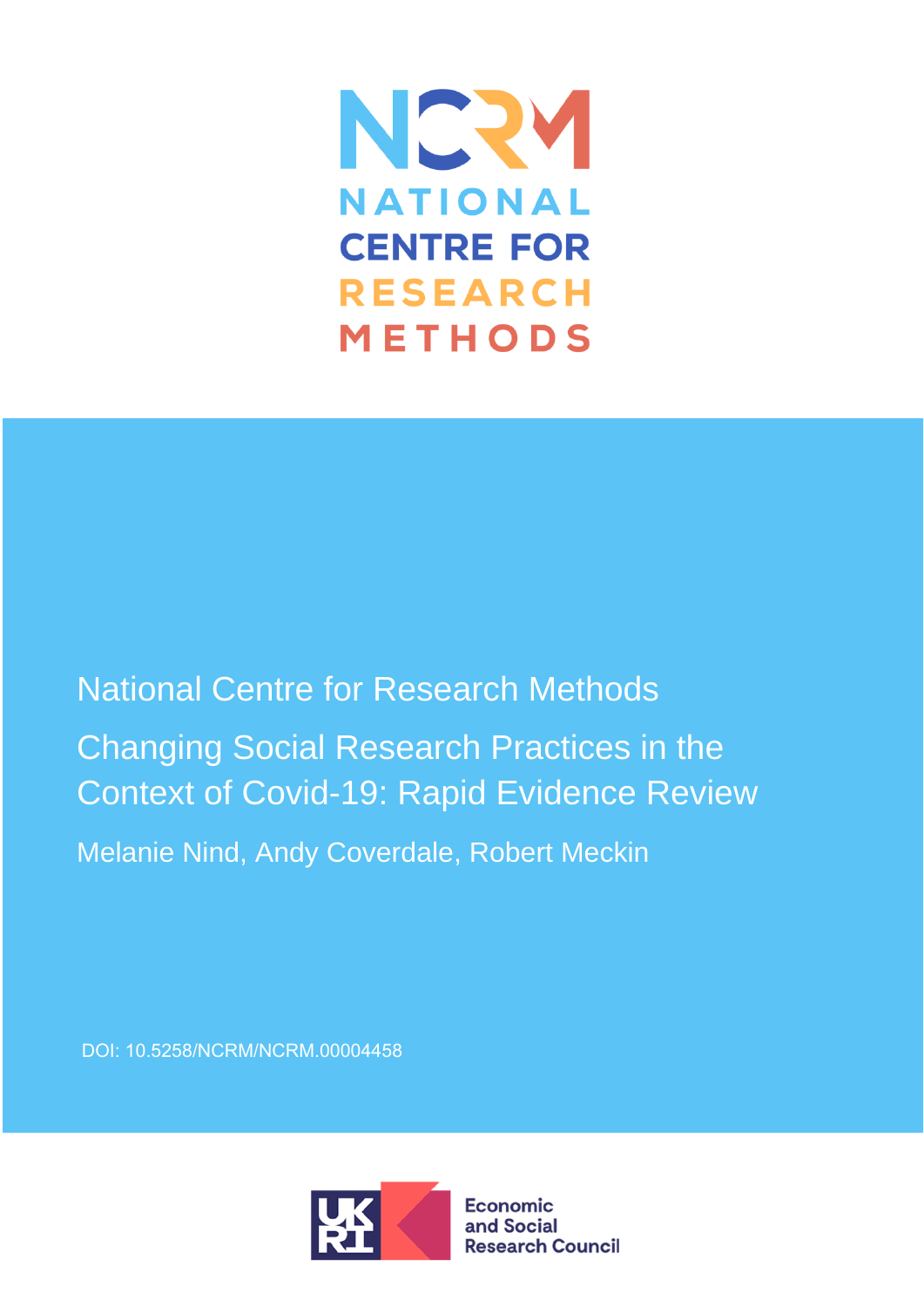# Executive summary

The Rapid Evidence Review synthesises evidence available in academic publications from 2020 with the aim of charting how social research methods have been successfully adapted for, or designed for use within, the pandemic conditions of Covid-19. Searching six databases identified a potential 896 papers of interest, of which 95 met the inclusion criteria. These span more than 30 countries and discuss various methods, particularly surveys and rapid surveys, interviews, group interviews and focus groups, autoethnographic and ethnographic methods, and expressive and participatory methods. Key methods learning from 64 publications were synthesised to address the main aim. While some (largely expressive and autoethnographic) methods apparently thrived or were well-suited to the social conditions of widespread social anxiety, lockdowns and travel bans, others (e.g. surveys, ethnographies) had to be swiftly and sometimes radically adapted. Data on the efficacy of changes to methods practices were limited at this early stage in publishing from the pandemic era. Some of the adaptations to survey work (e.g. using targeted advertising and options for postal modes to achieve balanced survey samples and stable recruitment numbers) were successful, while isolating mode effects from other variables is largely still a work in progress. Moving interview and focus groups online were largely found to generate rich data, and getting support from community leaders/communities was found to be critical for continuing community-based participatory research. The research community has been resilient in ensuring that their research continues, and that it remains valid, relevant and ethical in the face of extreme challenges and huge social change. The review identifies training needs in specific methods, advanced contingency planning and responsive ethical and epistemic decision-making. This report is intended for researchers at all career stages, research funders and supporting infrastructures.

The full report from the wider project is available from <http://eprints.ncrm.ac.uk/4397/>

# **Introduction**

The Covid-19 disease became a global pandemic in the first months of 2020. The health risks and public health mandates to contain the virus changed everyday life and national economies worldwide. Social research saw widespread disruption as the community suspended many projects. The National Centre for Research Methods (NCRM) responded with a new research project: *Changing Research Practices: Undertaking social research in the context of Covid-19* (August 2020-February 2021). The project encompassed the Rapid Evidence Review reported here.

# Review aim

The aim of the review has been to synthesise the academic evidence available to the research community on how social research methods have been successfully adapted for, or designed to be utilised within, the pandemic conditions of Covid-19.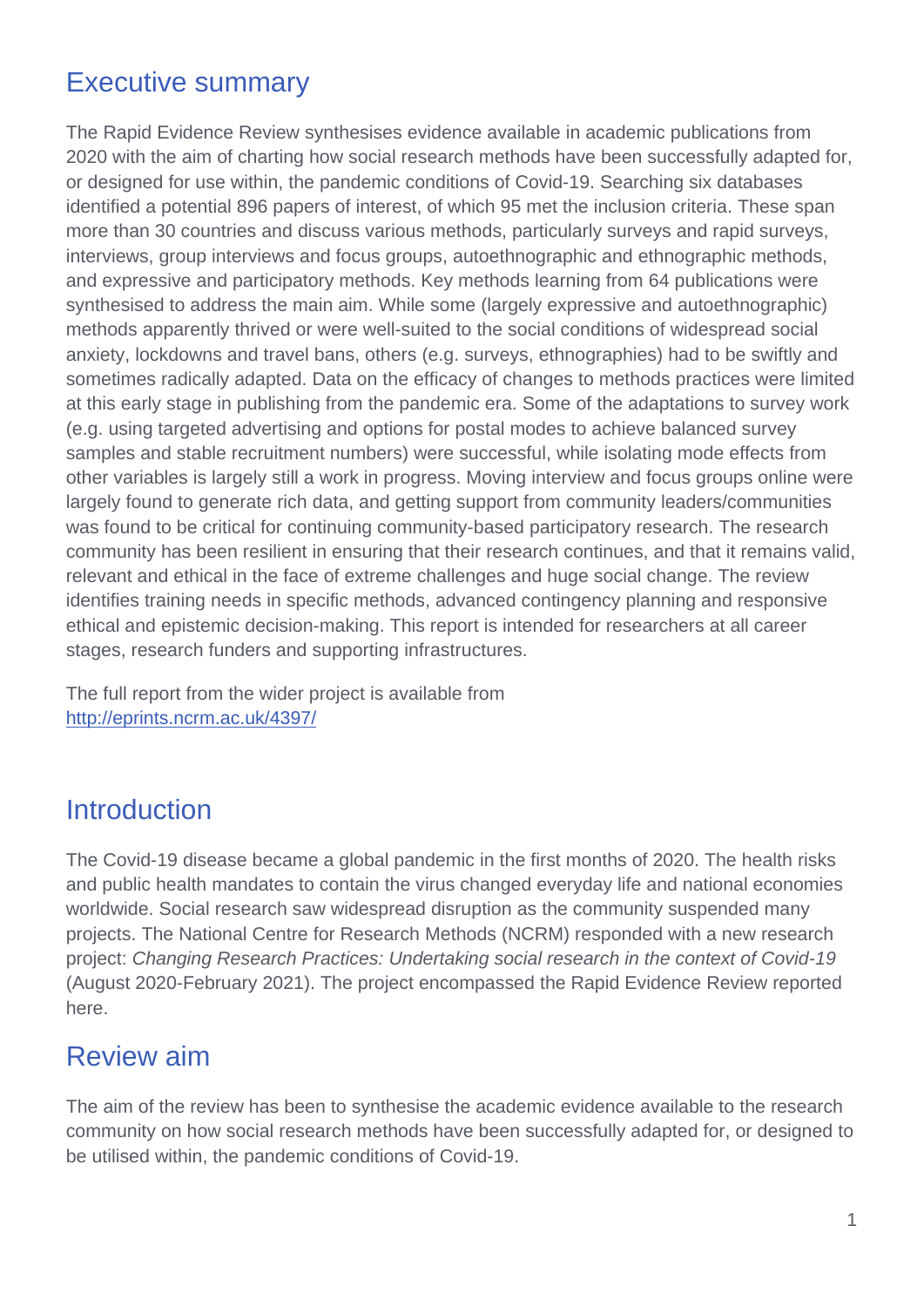# Background context

The ESRC provided the impetus for exploring how researchers are managing during Covid-19 restrictions, primarily focusing on physical/social distancing, and how this is changing research practices. The NCRM Executive was involved in an initial review of the key social research methods being affected and the practices undergoing change. The research team made an initial review of social media and grey literature to refine their focus. User involvement in the rapid review process was maintained throughout by linking the review to the programme of knowledge exchange workshops in the wider project. The proposed programme of work was agreed with the funding body.

### Question development and refinement

The review question, shaped by early dialogue with the funders and NCRM Executive was delineated as: *How have social research methods been successfully adapted or designed for use within pandemic conditions?*

# **Methods**

The Knowledge to Action Rapid Evidence Review process of Kanguara et al (2012) streamlined review process was adapted for this research. This involved searching, identifying and selecting articles, and analysing the chosen publications. The information gleaned was synthesised using descriptive summary with recommendations for practice based on examples and evidence. In keeping with other Rapid Evidence Reviews, this review assessed 'what is already known about a policy or practice issue, by using systematic review methods to search and critically appraise existing research' (Grant & Booth, 2009, p.94). The completeness of the process was determined by the time constraints, thus grey literature was excluded and scrutinised in a separate process. Similarly, there was rigour and transparency in that the search strategy and sources are explicit and identification of relevant material was criterion-based. There were, though, concessions to the depth and breadth of a usual systematic review process (see Butler et al., 2005) which meant extracting only key variables in terms of the most practically applicable headline messages and simplifying the quality appraisal.

### Identifying publications

The identification strategy involved searching for articles in the following databases:

- Scopus
- Web of science
- PsycINFO main (EBSCO folder)
- ERIC (ProQuest folder)
- Social Science Premium Collection (ProQuest folder) (criminology, education, international bibliography of the social sciences, linguistics, politics, and sociology collections plus social science database)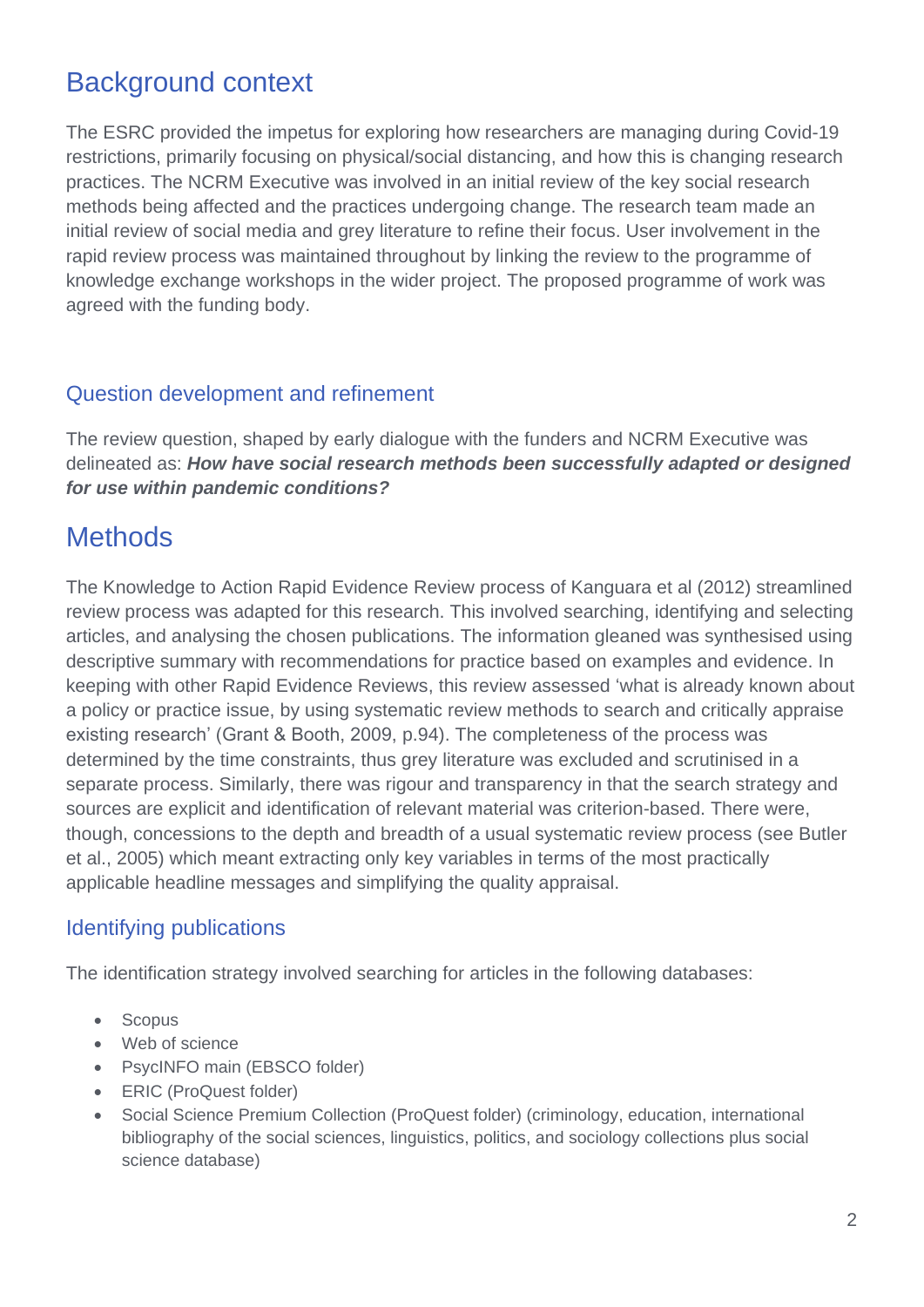Search terms used for searching the bibliographic databases included the following sets in combination:

Terms to indicate that the paper is about applying, developing or adapting research methods i.e.:

("research method\*" OR methodology\* OR qualitative OR quantitative OR fieldwork OR survey\* OR interview\* OR "focus group\*" OR observation\* OR \*ethnog\*)

AND

Terms to indicate that the methods were applied, developed or adapted to the social conditions and public health mandates accompanying Covid-19 (including maintaining physical distance; necessity to cover faces, restrictions on touch and access to buildings) i.e.:

(Covid\* OR coronavirus OR pandemic OR lockdown OR "social distan\*" OR "face cover\*" OR face mask\*)

The key terms were developed in collaboration with University of Southampton specialist librarians who advised on the use of indexing languages for specific databases.

The parameters of the searches were set to search titles and keywords only for the first methods-related string (because the term "method\*" is mentioned in most abstracts) and titles, keywords and abstracts for the second search string. Additionally, the searches were set to select only papers published in the English language, during the period 1 January 2020-31 December 2020. During the filtering process papers published in journals with a Social Science or methodological orientation provided a focus for finding the most relevant papers.

The search was conducted during August and September 2020, with an update in December 2020-January 2021 to identify additional papers published towards the end of 2020. The database search was supplemented with forward and backward citation analysis of selected papers within these databases and via narrated resources identified through Twitter, Google searching "social research methods for the pandemic" and using Google Scholar. Additional hand-searching of particular methodology journals was conducted, i.e. *International Journal of Social Research Methodology, Qualitative Research, Qualitative Inquiry, International Journal of Qualitative Methods, Journal of Mixed Methods Research, Sociological Methods and Research, Methodology, and Survey Research Methods*.

## Screening and selection of studies

Studies were identified that met **ALL** of the following criteria:

*Scope*

- i. Focuses on social research methods (used by researchers in any discipline)
- ii. Provides description and/or rationale for the fit of the research methods that have been (or were in train to be) applied, developed or adapted to the social conditions and public health mandates accompanying Covid-19

*Paper Type*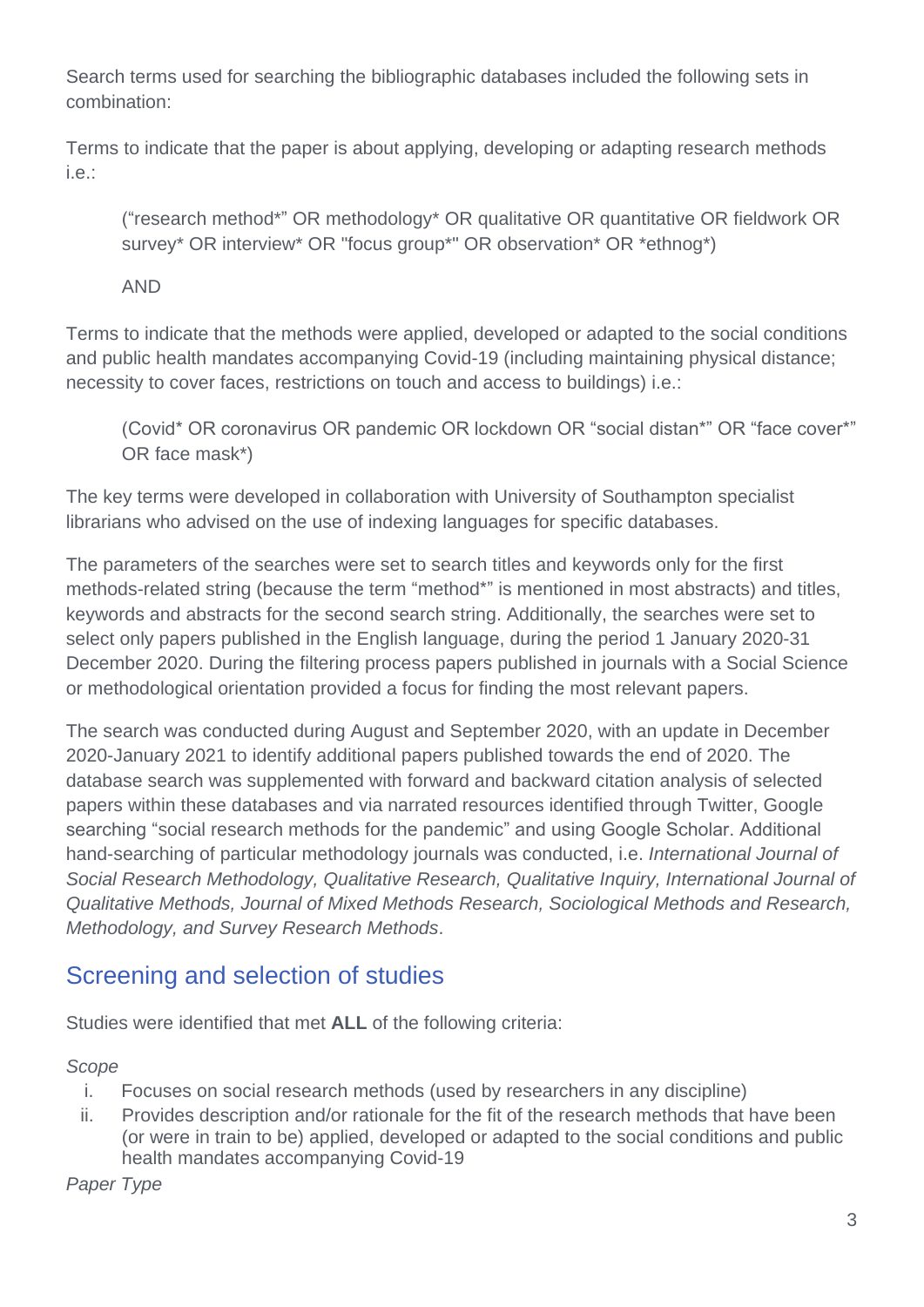- iii. Journal article report or discussion of individual empirical studies or synthesis/review of these; or peer-reviewed published conference proceedings (other conference papers will be covered in the review of the grey literature)
- iv. Written in English

### *Timespan*

v. Published 1 January 2020- 31 December 2020.

Studies were **excluded** if they met **ONE** of the following exclusion criteria:

### *Scope*

- i. DOES NOT focus on social research methods (Exclude 1)
- ii. DOES NOT provide description and/or rationale for the fit of the research methods for the social conditions and public health mandates accompanying Covid-19 (Exclude 2)

### *Paper type*

- iii. NOT a Journal article report or discussion of individual empirical studies or synthesis/review of these or peer-reviewed published conference proceedings (Exclude 3)
- iv. NOT written in English (Exclude 4)

### *Timespan*

v. NOT published 1 January 2020- 31 December 2020 (Exclude 5)

Screening of studies identified from databases using the search strategy was conducted in four steps: three stages proceeding through a series of graduated filters followed by a fourth selection of the most relevant studies for the synthesis (see Table 1).

| Stage        |                                                         | Output                                  |
|--------------|---------------------------------------------------------|-----------------------------------------|
| $\mathbf{L}$ | Identifying all studies with potential to meet the      | Database A - all studies retrieved      |
|              | inclusion criteria                                      |                                         |
| ii.          | Scrutinising the titles (and where necessary also the   | Database $B - all$ studies that         |
|              | abstracts); applying the inclusion and exclusion        | appeared to meet the inclusion criteria |
|              | criteria to papers in Database A. This primarily        |                                         |
|              | enabled exclusion of papers (that were clearly not      |                                         |
|              | about the research methods in pandemic conditions).     |                                         |
|              | Screening was applied to a wide and as                  |                                         |
|              | comprehensive a range of papers as possible in the      |                                         |
|              | time using this search strategy.                        |                                         |
| iii.         | Scrutinising full papers for all studies in Database C; | Database $C -$ all studies that met the |
|              | applying the inclusion and exclusion criteria           | inclusion criteria                      |
| iv.          | Selection of papers that would be included in the       | Database D - studies for inclusion in   |
|              | narrative synthesis according to their potential to     | narrative synthesis                     |
|              | answer the research question                            |                                         |

Table 1. Study screening and filtering stages

One researcher (Coverdale) conducted the bulk of the search with a sample of the databases also searched by a second researcher (Nind) to provide a point of comparison and double check the application of the search strategy and inclusion/exclusion criteria. The main 'grey area' issue to resolve was whether to include papers that discussed methods suitable for pandemic conditions but did not address applying them in a pandemic context study – these papers were filtered out as papers of use in resource development but not contributing to the evidence base on methods. Further discussion was needed on papers that indicated selecting a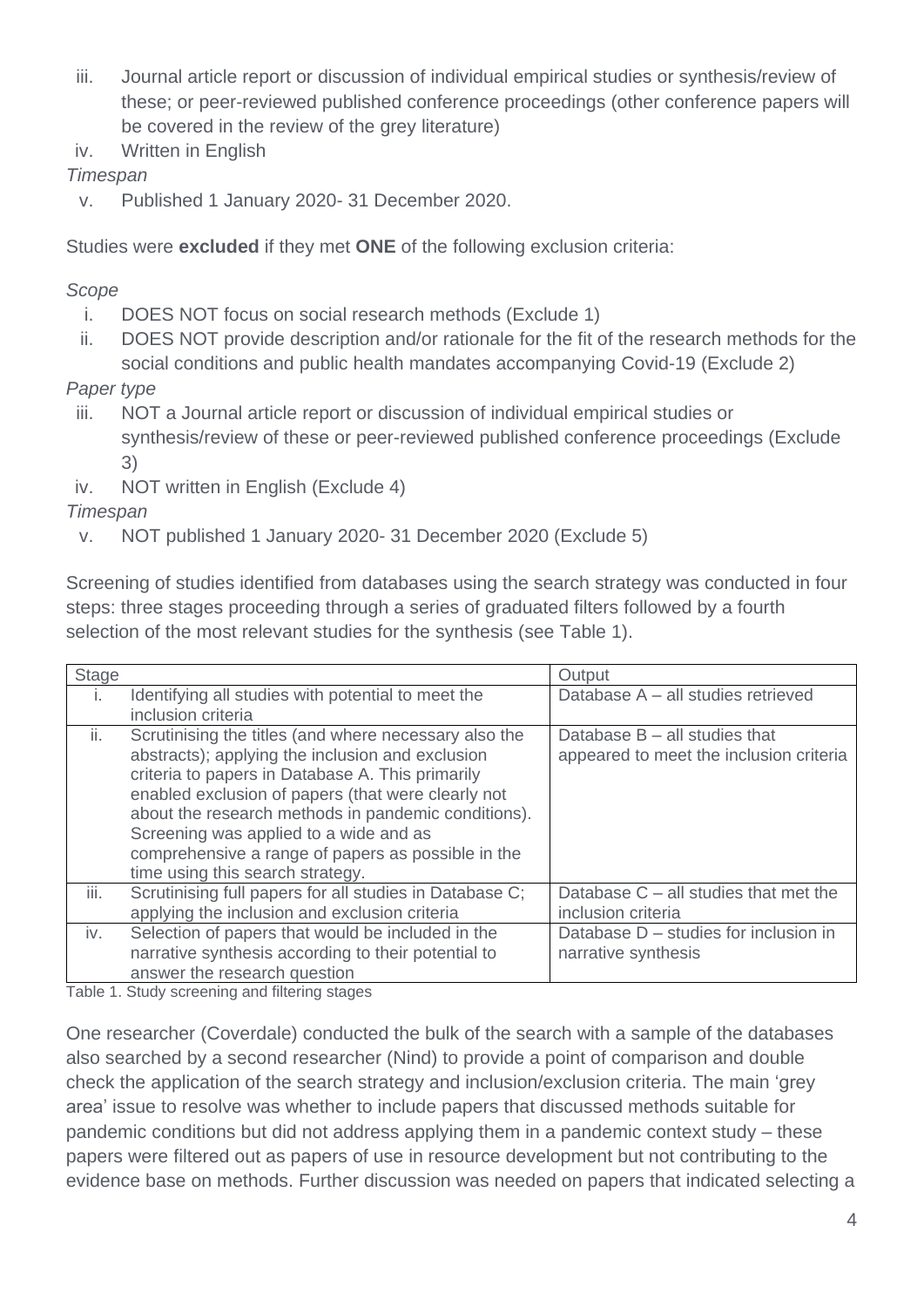particular method for a study in Covid-19 conditions, but provided little or no detail. These papers were included in the mapping of evidence about methods, but not subjected to an indepth read as additional rationale/evidence would not be gleaned. In contrast, papers that gave a rationale for the method choice related to Covid-19, that described implementation of the methods during the pandemic, or that reflected or reported on their effectiveness were flagged for in-depth reading. Both researchers were involved in the decision-making on any grey area papers.

A series of three rapid response books on 'Researching in the Age of COVID-19' (Kara & Khoo, 2020a; 2020b; 2020c) were published in 2020 and many of the chapters were added to the database of finds because of their pertinence. A search for further book chapters was conducted but returns did not meet the inclusion criteria.

## Narrative synthesis of included studies

Keywording represented a preparation stage ahead of the narrative synthesis of the included studies. It allowed the building of a picture of the published literature focusing on: the kinds of research conducted; where; in which conditions; and utilising or adapting which types of research methods. It also allowed identification of studies to include in the narrative synthesis. This process did not attempt to assess the quality of the studies at this stage. Keywording was conducted iteratively with the two researchers each taking a tranche of papers in turn and highlighting papers that required discussion or issues to resolve. There was also a deliberate overlap of 25 per cent of papers to check for reliability and consensus.

The keywording strategy was designed to assign generic and review-specific keywords as follows:

Generic:

- Paper reference details tied to a paper ID number
- Source (indicating databases/handsearching)
- Country
- Discipline
- Participant groups
- Study type

Review-specific:

- Research method
- Constraining conditions
- Key contribution (free text)
- Recommendation

In the fourth filtering stage, a smaller selection of Database C papers were selected for inclusion in the narrative synthesis based on their potential to answer the research question. These papers became Database D. Database D papers were appraised for a) relevance – appropriateness for answering the research question, and b) quality.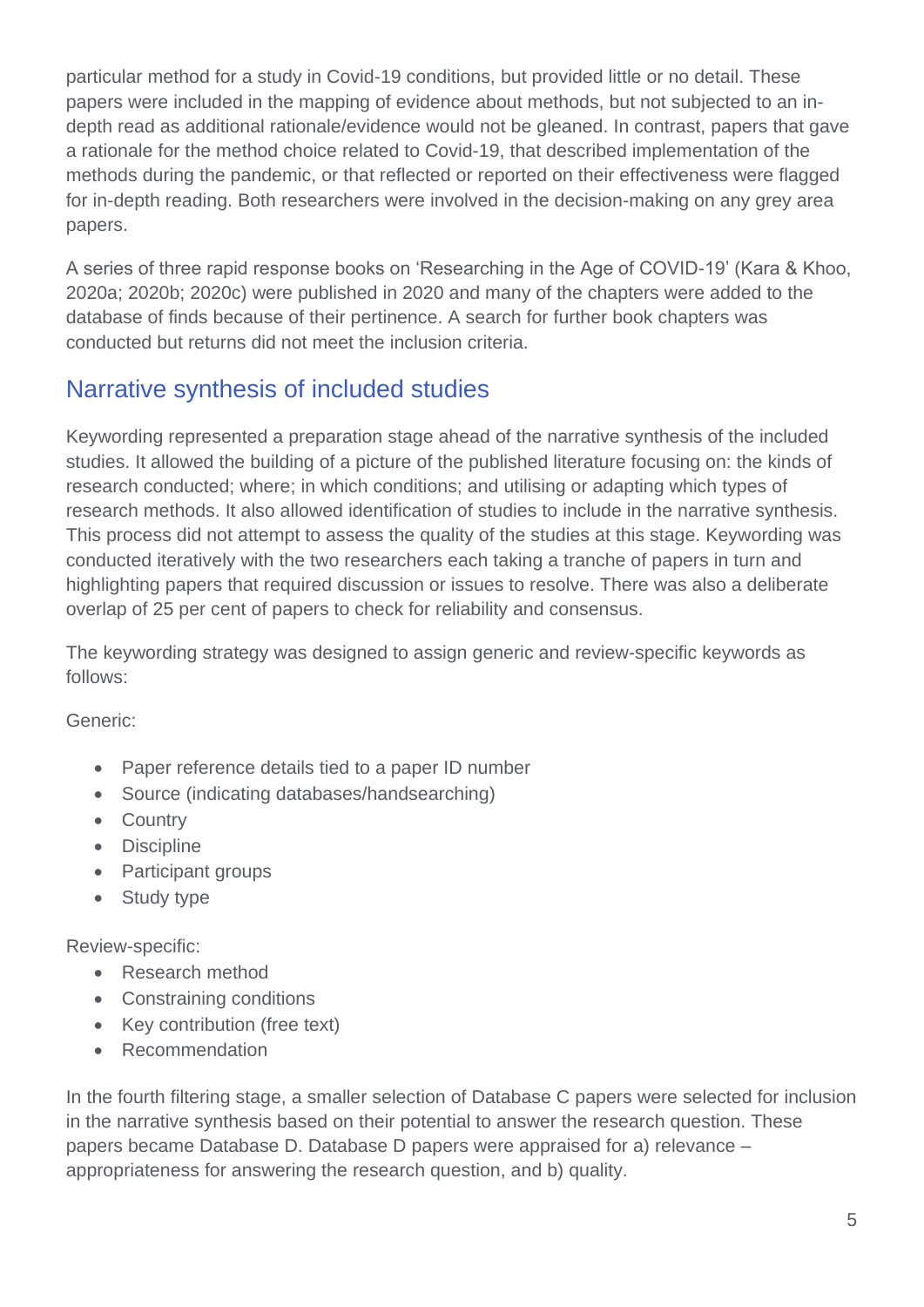As this review was concerned with the way in which methods were used and adapted to generate data in pandemic conditions (argument-based), relative quality values were not ascribed to studies based upon checklists and quality was not used as a reason to exclude papers. Ordinarily, the inclusion of low-quality studies when synthesising data can give rise to inaccurate conclusions, hence only papers meeting methodological minimum adequacy standards are included. However, in the absence of agreed standards for quality appraisal of normative literature for systematic reviews, an *all things considered* conclusion of low/medium/high quality was reached (with a recorded audit trail, Popay et al. 2006) in which the quality appraisal took into account:

- the clarity of focus of the paper
- attention to the methodological literature
- attention to theory
- depth of rationale for the method/adaptation of method
- consideration of ethical challenges
- evidence of reflexivity
- technical merit (clear and appropriate description)
- internal coherence (fit of method to objective, paradigm and challenge)
- evidence of testing the method to produce viable findings
- clarity of the basis for the conclusions
- the authors' own evaluation of the strengths and limitations.

This allowed the reviewers to consider the extent to which the paper was valid for its own purpose and for the purpose of the systematic review (see Garside, 2014).

Map 1 tabulated the paper characteristics: *Reference, source, country, discipline, participant group, study type, research method, constraining conditions, key contribution and recommendation*.

Map 2 recorded: *Reference, aim pertaining to methods development, context, all things considered quality, core findings, and authors' conclusions*.

Additionally, papers were all given a recommendation from the following:

- o **Recommendation 1a – (meets inclusion criteria and) merits an in-depth read** as there is detailed material about the rationale for the method being a good fit for Covid-19 social conditions or reflection on or evidence about those methods
- o **Recommendation 1b – (meets inclusion criteria) but useful only for descriptive map** as states connection between the method and Covid-19 social conditions but does not go into detail or report or reflect on the fit or effectiveness
- o **Recommendation 2 – (does not meet inclusion criteria but) reserve as potential for further reading** as the paper discusses potentially useful methods for Covid-19 social conditions and could be useful for creation of project resources
- o **Recommendation 3 – (does not meet inclusion criteria but) store for use as background** as paper provides useful contextual material about Covid-19 social conditions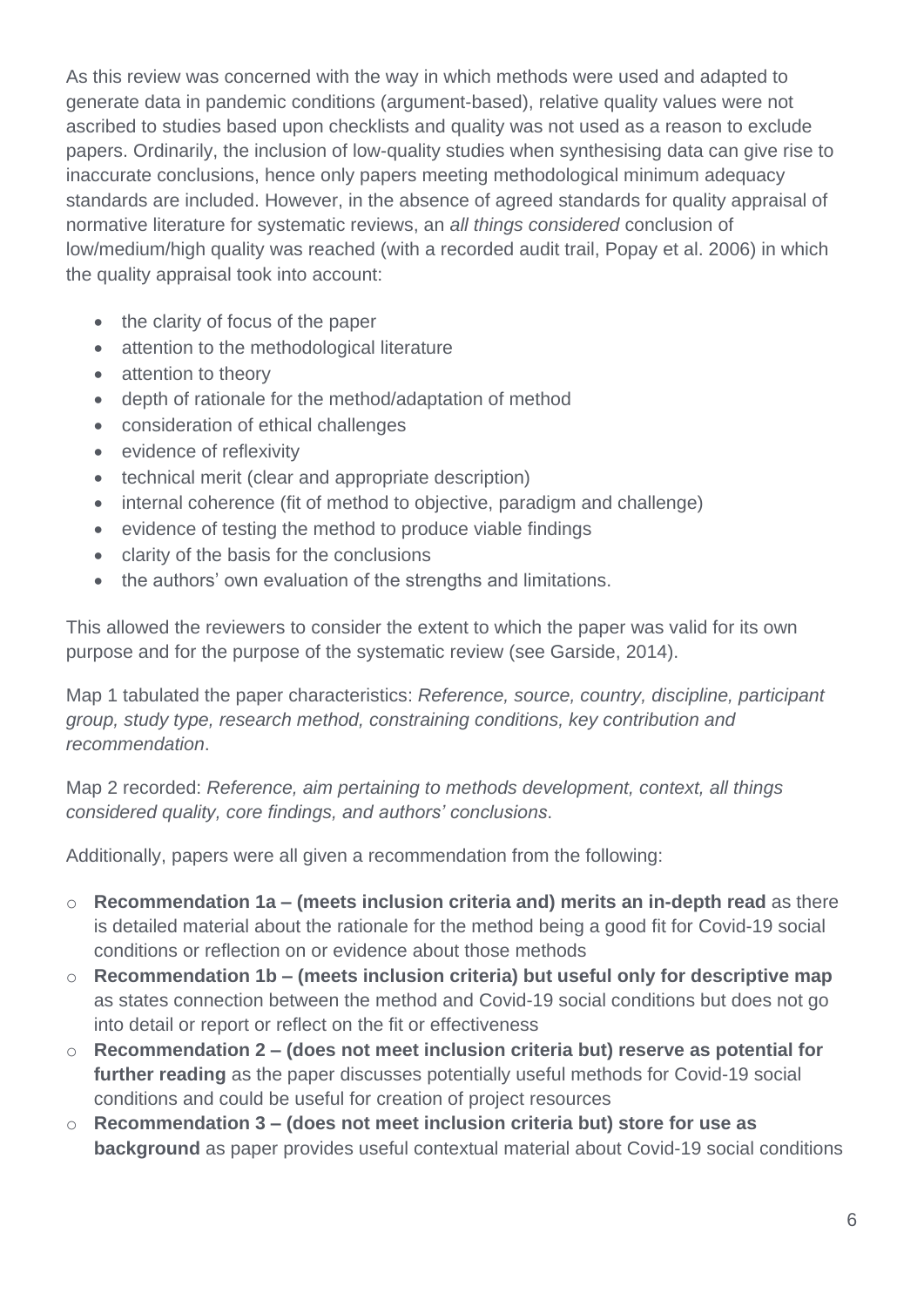Narrative synthesis was developed using the above data extraction process to provide organisational structure. The quality appraisal was used to judge weight given to each paper's contribution. Reading of the full text papers to retain context was necessary to interpret each paper's contribution to answering the systematic review research question. Common threads, headline messages and practical pointers were identified and synthesised in the narrative.

Figure 1 shows the flow of the process and Table 2 shows the numbers involved in the stages.

| Database A*                                     |                |
|-------------------------------------------------|----------------|
| Web of Science Core Collection                  | 486            |
| Scopus                                          | 395            |
| <b>PsycINFO</b>                                 | 15             |
| <b>ERIC</b>                                     | 0              |
| Social Science Premium Collection (ProQuest)    | 26             |
| Database A Total                                | 922            |
| <b>Database B</b>                               |                |
| Hand sifted papers from Database A              | 81             |
| Book chapters from Kara & Khoo (2020)           | 33             |
| Database B Total                                | 114            |
| Database C                                      |                |
| Recommendation 1a                               | 64             |
| Recommendation 1b                               | 31             |
| Total papers/chapters mapped                    | 95             |
| Recommendation 2                                | 12             |
| <b>Recommendation 3</b>                         | $\overline{7}$ |
| Database D                                      |                |
| Total papers/chapters included in the synthesis | 64             |
|                                                 |                |

Table 2: Numbers of papers at each stage of the process

\*Totals include duplications that were identified during hand sifting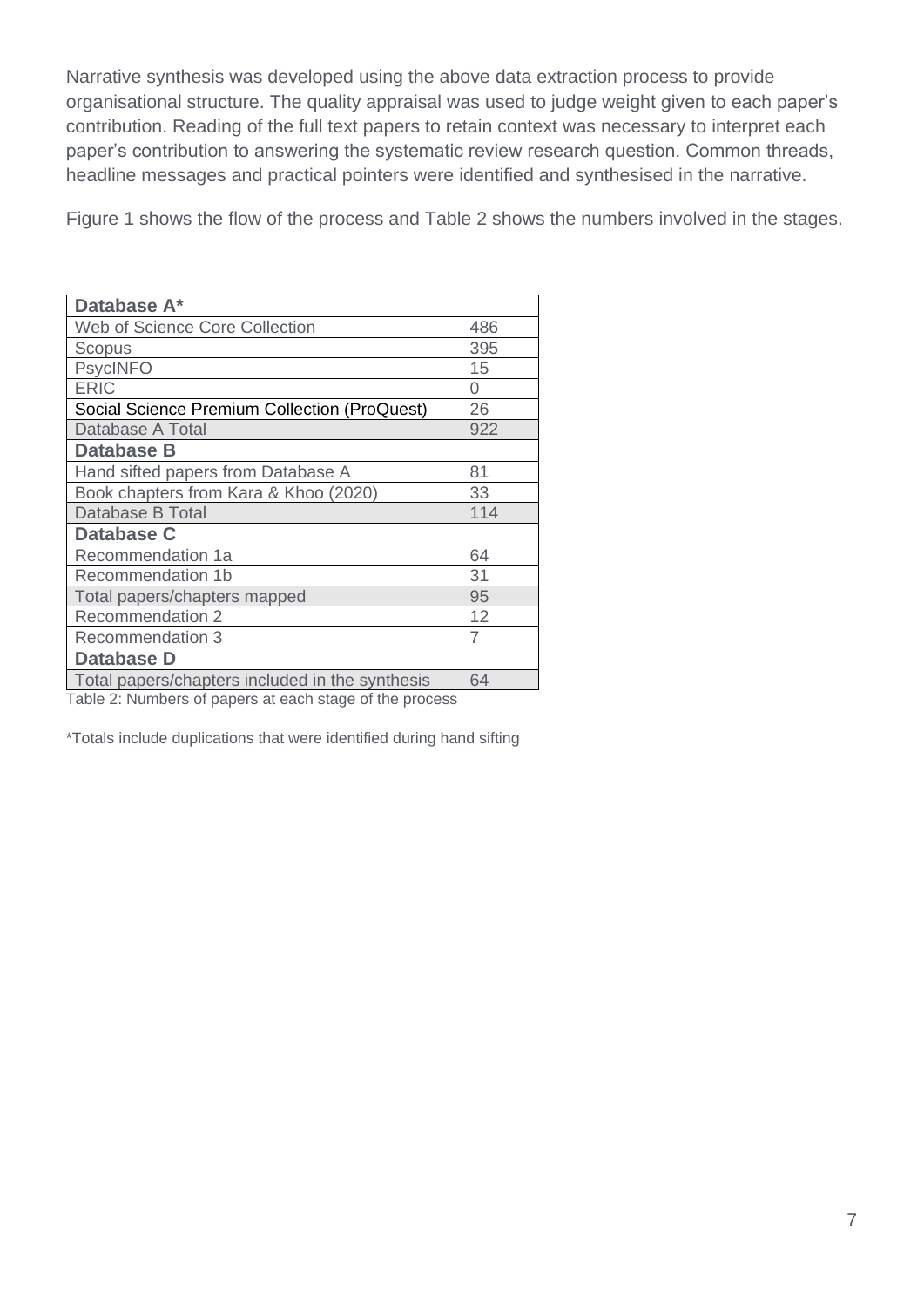

Figure 1: Flowchart to show the methods process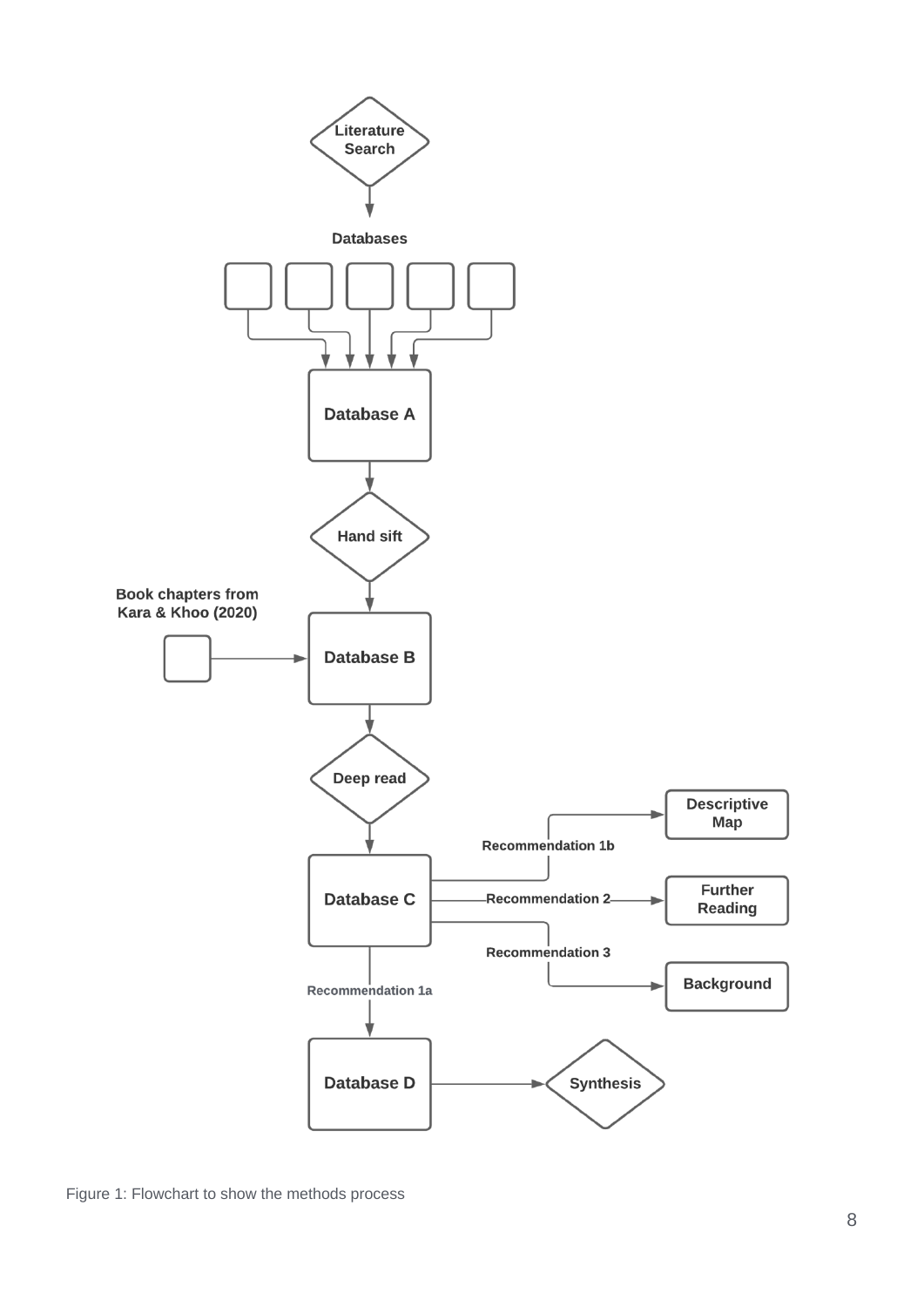# **Findings**

The findings are structured beginning with descriptive mapping and moving to synthesis.

### Mapping the selected articles

Researchers were reporting in the English language, on methods use and adaptation:

- in studies in the USA (17), UK (16), and Australia (6), Austria, Bangladesh (2), Belgium, Bosnia & Herzegovina, Brazil (6), Canada (5), China (2), Croatia, Democratic Republic of Congo, Denmark (3), Germany (8), India (4), Iran, Ireland, Kashmir, Mongolia, New Zealand (5), Nigeria, Pakistan (2), Portugal (4), Romania, Saudi Arabia, Sierra Leone, Singapore (3), Slovenia, Spain (4), Switzerland (3) (as well as 'Europe' and '26 countries');
- in studies in social science disciplines (sociology, social policy, social work, education, psychology, management), plus public health, sexual health, medical studies, medical education, data science and library and information science;
- in publications that spanned empirical papers, methodological papers/protocols, commentary papers, theoretical/conceptual papers, critical reviews, reflective essays, and substantive editorials;
- in studies with diverse participants including family groups, academics (the self), activists, mobile phone users, farmers, healthcare providers and workers, careworkers, social workers, sex workers, IT professionals, migrants, refugees, adults and children involved in education, prison populations, people of different generations and people experiencing ill-health, bereavement, low income or unemployment;
- in relation to surveys (21) and rapid survey, interviews, groups interviews and focus groups (21), autoethnographic (17) and ethnographic methods (7), expressive and participatory methods (10) (Photovoice, self-report, podcasting, narrative), datathon, secondary data analysis, digital, and rapid appraisal and rapid evidence review;
- for the physical (social) distancing conditions of Covid-19 public health mandates, under time pressure and in the context of travel restrictions/bans, quarantine periods and lockdowns with restricted rights to movement/public assembly, closure of schools, nonessential businesses and hospitality venues, plus prevalent psychological distress and anxiety.

To provide a descriptive overview of the findings, the research question (*How have social research methods been successfully adapted or designed for use within pandemic conditions?*) was de-constructed to report:

- a) What methods have been employed or adapted?
- b) What evidence is there of their success?
- c) What pandemic conditions were driving the changes?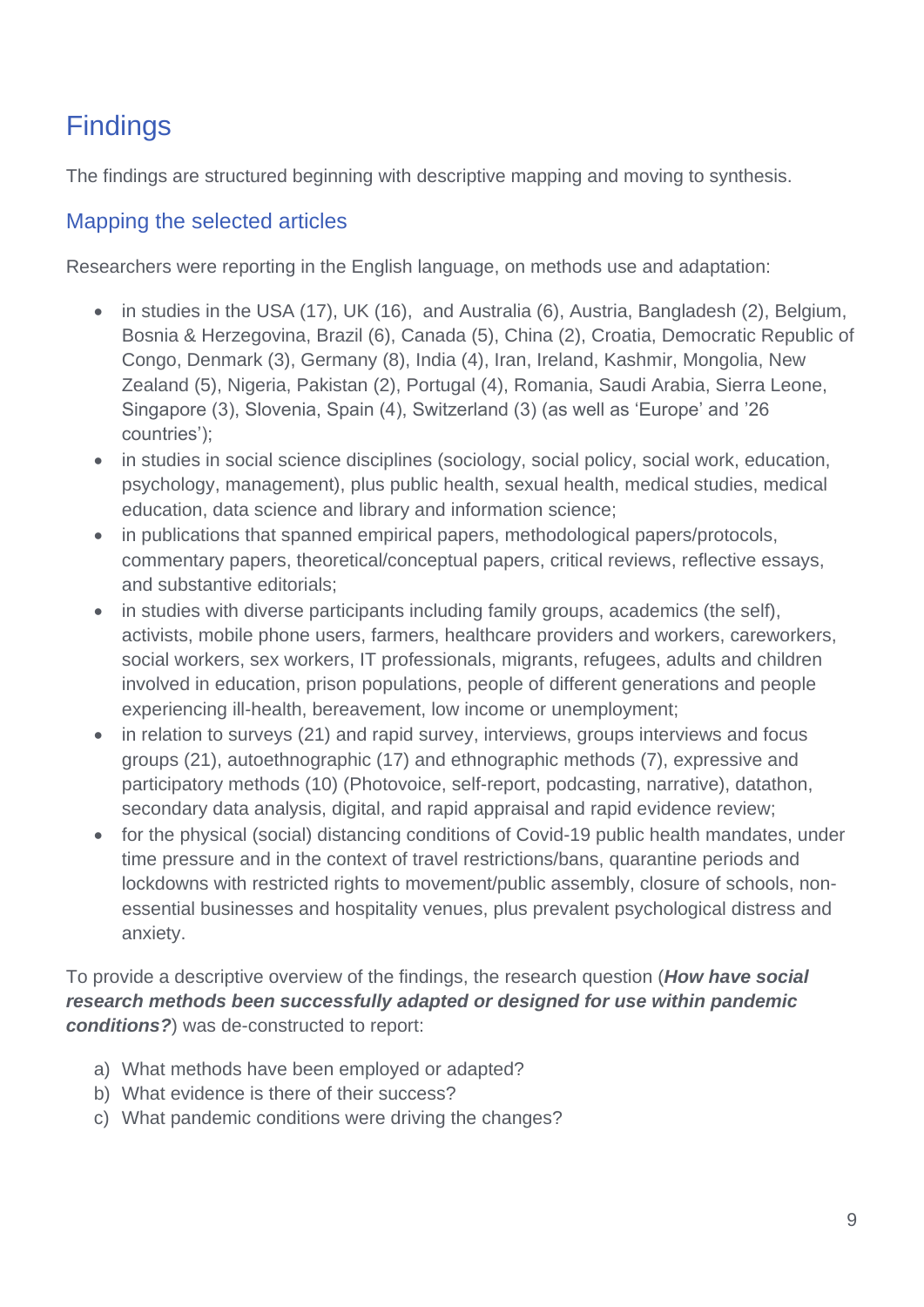### *What methods have been employed or adapted?*

Primarily there are published papers/chapters discussing:

- Adaptation of surveys, including recruitment methods and mode changes from in-person interview mode to postal mode, computer-assisted telephone interview (CATI) mode, online mode and mixed modes
- Employment of rapid surveys
- Introduction of pandemic-specific supplementary surveys and use of sub-samples to mitigate threats to validity
- Adaptation of qualitative individual or group interviews, including shift from in-person interviews to telephone or online interviews
- Employment of ethnographic, diary and expressive methods
- Adaptation to cultural probe methods
- Utilising the support of communities and community leaders in participatory research

### *What evidence is there of their success?*

Some of the adaptations/methods are reported to be successful, most notably:

- Using targeted Facebook advertising to achieve balanced survey samples
- Offering postal as well as online modes for including elderly people in surveys
- Providing a telephone option in surveys to achieve good response rates, especially with 3-4 repeat attempts
- The move from in-person interviews to online or telephone individual interviews
- The use of autoethnographic, diary and expressive methods
- Getting support from community leaders/communities in participatory research

For some of the methods there are concerns about efficacy, most notably:

- Mitigating and understanding mode effects in adaptations to surveys
- Rapid surveys and rapid qualitative where there are distortions from sampling or recruitment issues and speed of analysis
- Shifting from in-person interviews to online group interviews is reported in one study as partially successful but with some issues pertaining to the commitment required and the need for local/professional support

There is as yet a lack of evidence about the impact of survey mode changes on data quality rather than recruitment numbers and sample stability, or whether the strategy of maintaining the same researcher-participant relationship across change of mode is effective mitigation. Nor is there evidence about the efficacy of shifting from in-person to postal cultural probes.

### *What pandemic conditions were driving the methods/changes in methods?*

The pandemic condition that is most reported in the literature as driving adaptation to methods is the need for 'social' (actually physical) distancing to keep people safe. Many of the survey papers are transparent about the points at which changes had to the made – with both the dates and the public health mandates logged (e.g. Prommegger et al., 2020). National variations in responses to Covid-19 were particularly problematic for cross-national studies. In addition to the widespread prohibition of in person contact, the literature shows how particular studies and methods have been impacted by closure of sites for research (e.g. schools); forced cancellation of events; interruptions to postal services; and travel restrictions or travel bans.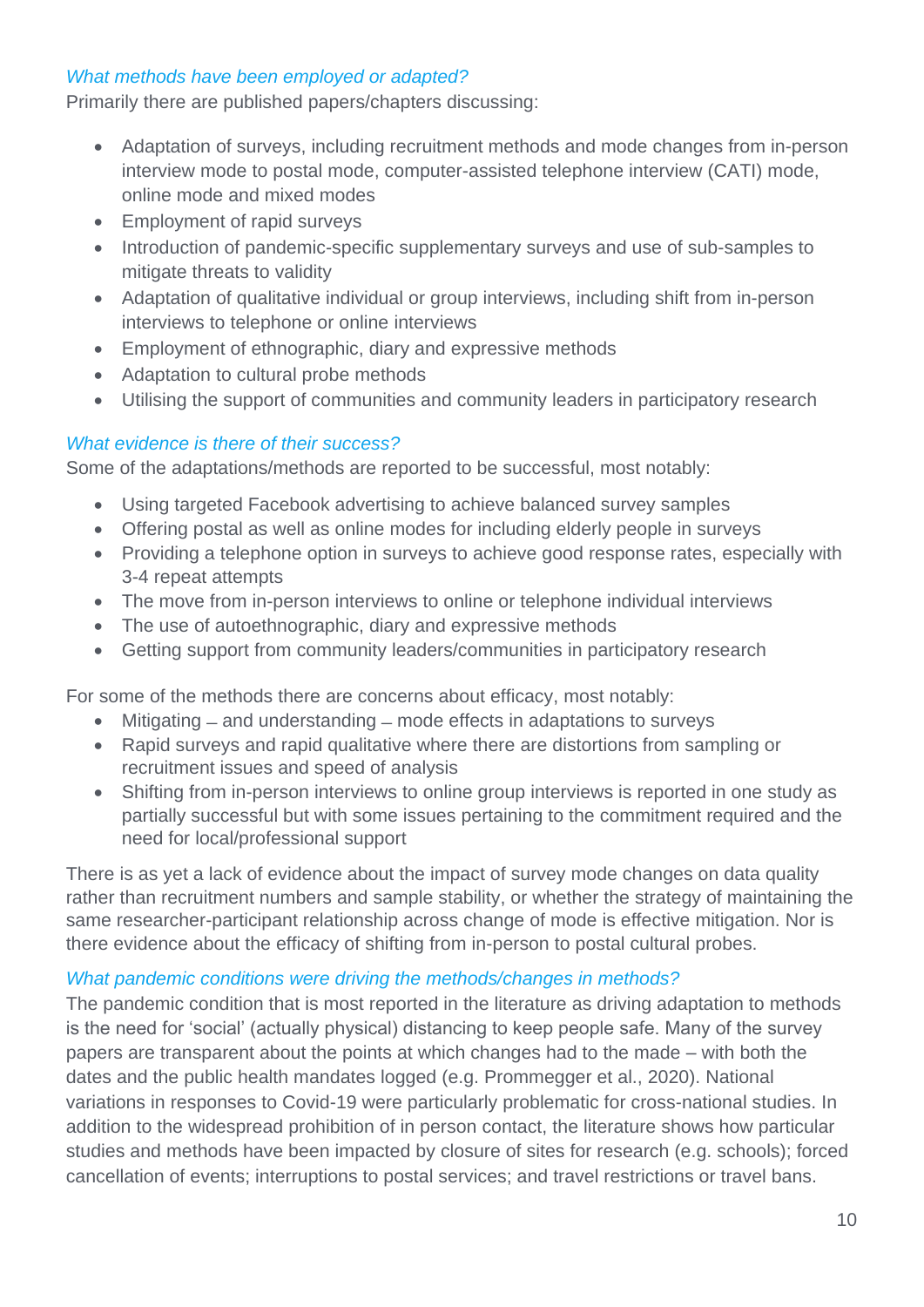Social and emotional dimensions include the considerable time pressures experienced by some researchers and participants; their experiences of stress and anxiety; changing priorities, daily routines, workplaces and living conditions within the dynamic context. Challenges were exacerbated by inequalities in digital connectivity. Additionally, the pandemic was not a social context in isolation and some of attraction of autoethnographic or expressive research was driven by the needs to make sense of not just the pandemic but the pandemic in interaction with racism and the Black Lives Matter protests.

## **Synthesis**

Overall, the changed methodological practice documented shows that changing or specifically adopted research practices for Covid-19 conditions span survey, autho/ethnographic, interview, cultural probe and participatory methods. Moreover, the literature addresses challenges related to recruiting participants, avoiding distorted samples, building and maintaining research relationships without in person contact, getting/updating ethics approval amid so much uncertainty, and data analysis when the pandemic has 'modified both research fields and methodological strategies' (de Barros et al., 2020, p.237).

The findings provide evidence in support of the research community working around the pandemic conditions, often avoiding having to radically change the nature or direction of that research (de Barros et al., 2020) although one anthropologist made the radical shift to explore the use of online surveys (Long, 2020). The workarounds extend beyond the obvious adjustments from in-person to online working. The research literature raises awareness about other challenges and potential solutions. These can be synthesised in three broad categories: Making research happen, making research ethical, and making research valid.

### *Making research happen*

Survey research has been seriously impacted by Covid-19 with a special issue of the journal Survey Research Methods dedicated to reporting responses among survey researchers contributing to strong coverage of the issues. To make survey research happen during the pandemic researchers have:

- i. Designed or re-designed surveys to address urgent concerns related to the effect of Covid-19 on: the labour market (Sakshuag et al., 2020), education (Huber & Helm, 2020), farming and food security (Henze, Paganini and Stöber, 2020). These include new specific surveys (Sakshuag et al., 2020), rapid surveys (Huber & Helm, 2020) and survey modules (Hafner-Fink & Uhan, 2020; Will, Becker & Weigand, 2020).
- i. Utilised mixed methods designs with, for example, in-depth telephone interviews (with vulnerable people and community leaders) preceding online surveys of the general population (Moraes Silva & Mont'Alverne, 2020).
- ii. Changed their survey modes. In-person mode has been switched to become online (Leemann et al., 2020), or web first then telephone (Burton, Lynn, & Benzeval, 2020), or online with telephone option (Verma & Bizas, 2020), or telephone with mitigation plans (Gummer et al., 2020), or self-administered mixed mode. Questions for online modes have had to be modified or cut (Sastry, McGonagle & Fomby, 2020) and content-related adjustments made for switches to telephone (CATI) modes (Will et al., 2020) (e.g. changing a physical/visual slider to a verbally communicated numerical scale (0-10). Establishing some form of contact with the respondents before CATI surveys has been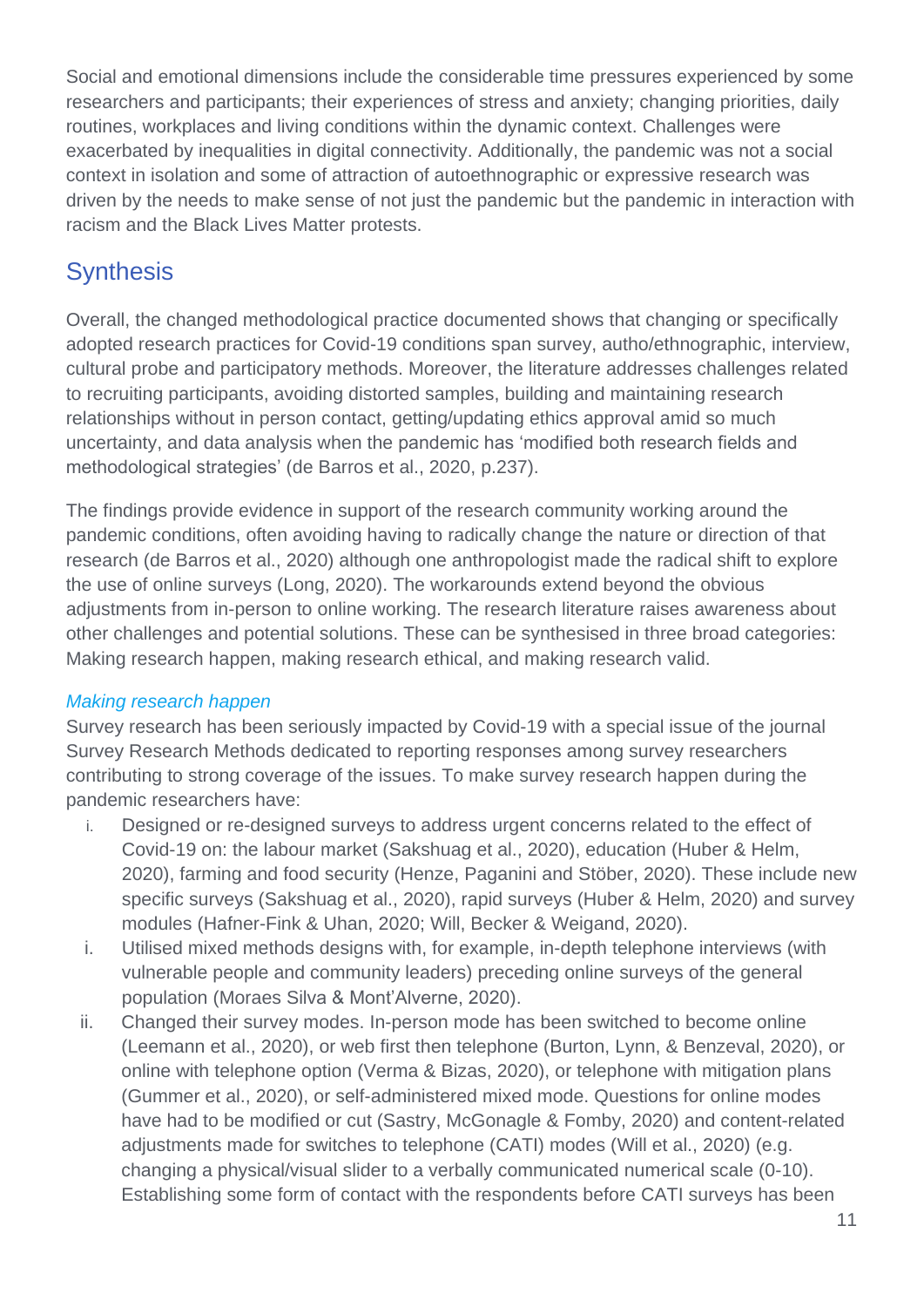used, together with repeat attempts to call, to increase response rates (Narasimhan et al., 2020). Offering online mode with postal options has been used effectively by Hafner-Fink and Uhan (2020) for including elderly participants.

In terms of efficacy, it is often too early to tell the impact of the mode changes beyond responses rates which have largely been good and prevented a hiatus in longitudinal work (Burton et al., 2020) and Leemann et al. (2020) reporting marginal differences in survey responses across interview modes.

In qualitative studies, researchers have been engaged in mode changes similarly, moving from in-person to online individual interview (Cuevas-Parra, 2020; Ellis & Rawicki, 2020; Lawrence, 2020; Ndhlovu, 2020; O'Sullivan et al., 2020; Verma & Bizas, 2020), group interviews (Dodds & Hess, 2020; Verma & Bizas, 2020), focus groups (Jones et al., 2020; Chávez, Castro-Reyes & Echeverry, 2020), discussion forums (Monchuk et al., 2020) and community researcher meetings (Gratton, Fox & Elder, 2020) or, less often, interviews conducted by telephone (Jones et al., 2020; Gross, 2020; O'Sullivan et al., 2020; Snow, 2020). Interviews incorporating cultural probes have been adapted by participants receiving cultural probe resources by post (Couceiro, 2020) and photovoice techniques have been incorporated into online (group) interviews (Liegghio & Caragata, 2020; Valdez & Gubrium, 2020). Online interviews have needed to take into account specific cultural context with, for example, many Western online platforms being banned in China and with online monitoring by the Chinese state (Lawrence, 2020).

In terms of efficacy, online and telephone interviews have been found to be creative and sustaining (Gratton et al., 2020), and despite some limitations generate rich and deep data on experiences and perceptions (Cuevas-Parra, 2020). Online interviews have been technically challenging for an older interviewee (Ellis & Rawicki, 2020) but effective with professional (Ndlovu, 2020). One study of an online group interview showed mixed results depending on how families used the technology (Dodds & Hess, 2020). Some researchers have sought out alternative creative/participatory methods when the interviews were less effective at keeping connections thriving (Gratton et al., 2020). Telephone interviews have been found to change, but not weaken, research relationships (Snow, 2020).

For some researchers, making research happen during Covid-19 has been about adapting the pace of the research (Henze et al., 2020; Huber & Helm, 2020), sometimes imposing a pause with time reflection (Favilla & Pita, 2020; Gross, 2020), other times necessitating hasty decisionmaking combined with critical reflection (Braun et al., 2020). Speed has been important to informing policy decisions (Vindrola-Padros et al., 2020) and rapid evaluation and appraisal methods (REAM) have included: rapid ethnographic assessments (REAs), rapid assessment procedures (RAPs), rapid assessment response and evaluation (RARE), rapid qualitative inquiry (RQI), and rapid ethnographies (Vindrola-Padros et al., 2020) as well as rapid mobile phone survey using specially designed open-access tools (Henze et al., 2020).

Often, the making research happen challenge during the pandemic has been about finding effective ways to capture data on the everyday realities. In this arena, autoethnographic methods have been strongly in evidence. As with the available data on survey methods, evidence of use and suitability of autoethnographic methods has been supported by one major research initiative (the *Massive and Microscopic Sensemaking* collaborative autoethnographic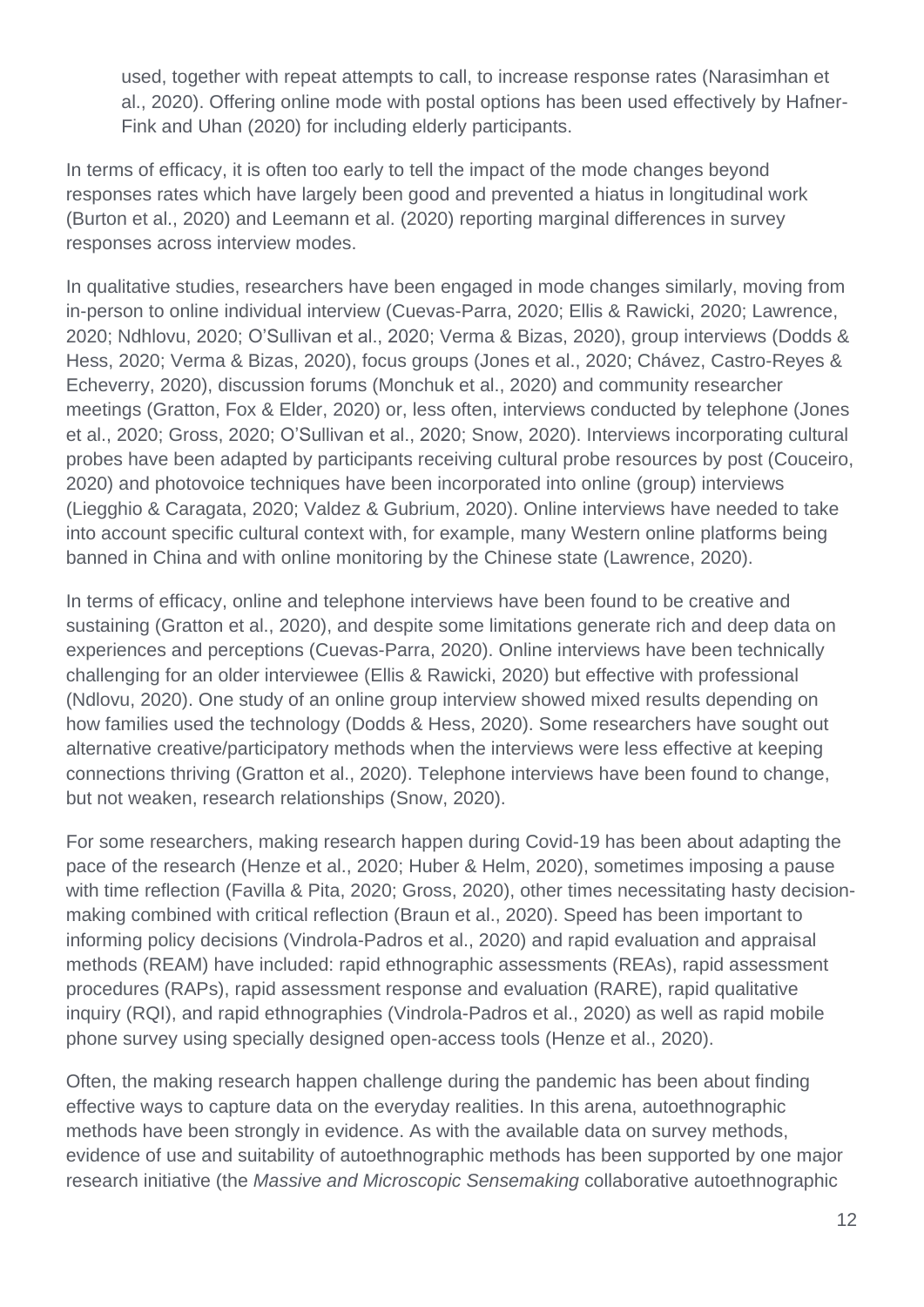project which started as a call for expressions of interest for a special issue of the journal *Qualitative Inquiry* (Markham, Harris & Luka, 2020). Autoethnographic writing and photoassisted ethnography has offered a route to sense-making in the pandemic (Chemi, 2020; Lee, 2020; Sakar, 2020; Luka, 2020; Markham et al., 2020), alongside other multimodal and performative autoethnography (Chemi, 2020; Davis, 2020; De Garmo, 2020; Markham et al, 2020; Zheng, 2020), critical (Harris & Holman Jones, 2020) and collaborative autoethnography (Markham et al., 2020; Roy & Uekusa, 2020). Similarly, ethnographic diaries by children (Gwenzi et al., 2020), digital storytelling and diary writing by young people (Jones et al., 2020), and other expressive and creative methods have been found to suit the need for people to individually and collectively engage in sense-making. Self-recording methods with mobile probes have supported generation of data, sometimes at scale (Szafir Goldstein et al., 2020). Some ethnographies and blended ethnographies have morphed into digital ethnographies (Gross, 2020).

In terms of efficacy, these methods have required little adjustment for Covid-19 conditions, instead allowing participants to use whatever modes they have available to them to communicate their embodied experience; to share photos, recordings, and online chat participants have only needed their phones (Zheng, 2020).

Survey researchers too have sought data on the effects of Covid-19 and lockdown (Sastry et al., 2020), sometimes adding a subsample of cases about the effects of Covid and lockdown (Sastry et al., 2020), new surveys of health and living situations during Covid (Scherpenzeel et al., 2020), and new modules on life and attitudes in the pandemic (Hafner-Fink & Uhan, 2020).

### *Making research valid and trustworthy*

The drive that has come with the pandemic to collect data fast (Huber & Helm, 2020; Sakshuag et al., 2020) means that researchers have needed to weigh the speed advantages of rapid surveys against representativeness issues with the sample (Huber & Helm, 2020). Rapid surveys with ad hoc samples can only be a starting point for further exploratory and confirmatory research (Huber & Helm, 2020). More widely, survey researchers have had to work to address potential distorting of the representativeness of their samples by the effects of the pandemic and the consequent need for different recruitment strategies and mode changes. Connelly and Gayle (2020) warn against surveys using the internet and social media with nonprobability samples, instead favouring adding survey components to existing infrastructural survey data resources such as Understanding Society, UK Household Longitudinal Study (UKHLS), British Birth Cohort Studies and English Longitudinal Study of Aging (ELSA). Such large-scale studies have provided valuable, reliable secondary data alternatives when primary data collection could not proceed as planned (Chawla, 2020). For new surveys, recruitment has been challenging and has needed additional strategies such as targeted Facebook advertising to rebalance population characteristics (Ali et al., 2020).

In being alert to the potential distorting of their findings due to the effects of changes in mode, survey researchers have acted to assess the risks, develop contingency plans and conduct experiments to assess mode effects (Sakshuag et al., 2020), gather data on mode experiences (Leemann et al., 2020), and distinguish mode effects from pandemic effects (Will et al., 2020). In seeking a sample that reflects the structure of the wider population, Hafner-Fink and Uhan (2020) added a postal questionnaire as they moved to online mode. This was effective in not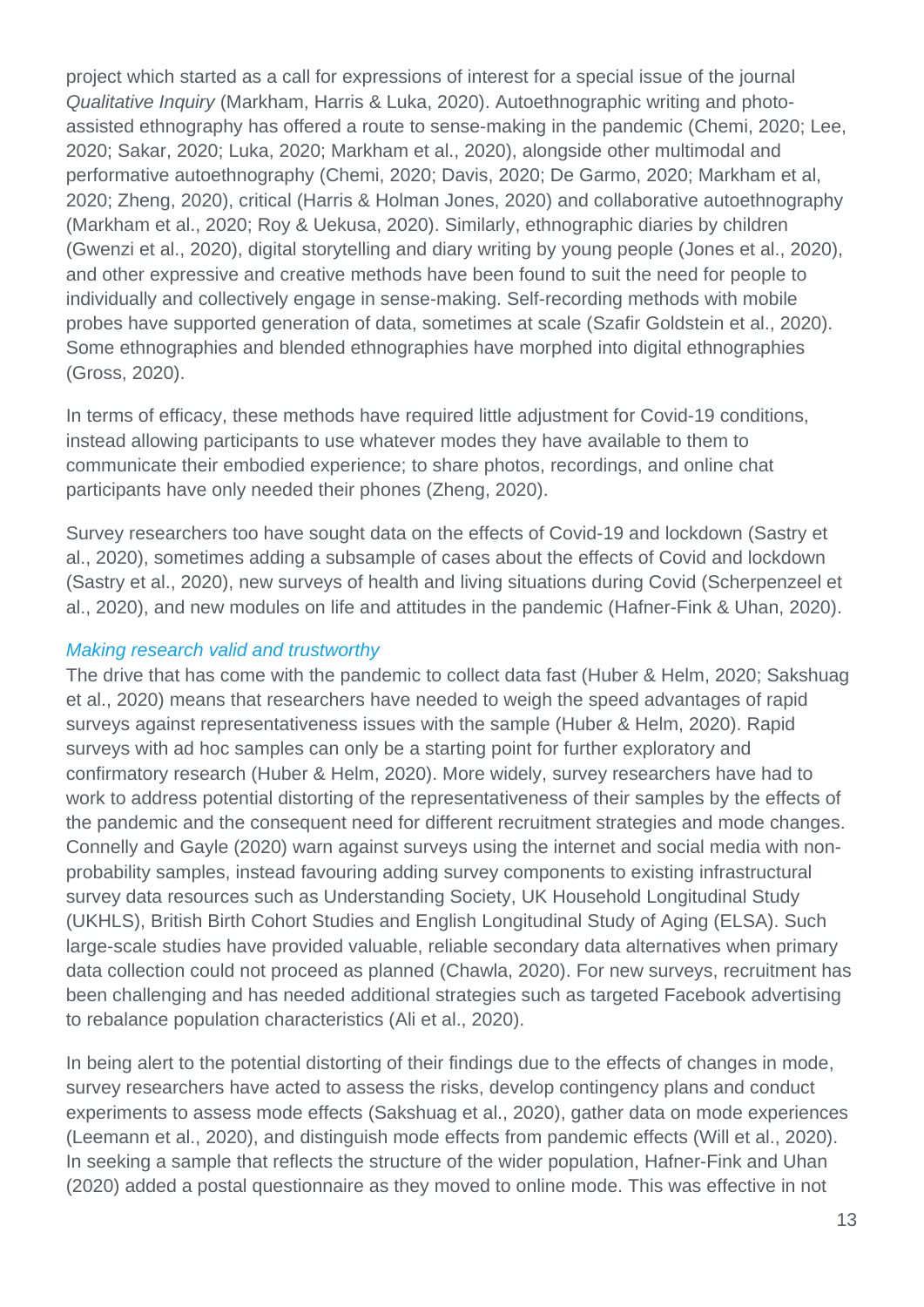excluding elderly respondents and, as such, it was only education characteristics that were unrepresentative (by being slightly higher). In the UK longitudinal panel survey, Understanding Society, they found people were responding online who would not normally have done so, and that generally response rates did not suffer (Burton et al., 2020). Will et al. (2020) deployed the same interviewers in telephone (CATI) modes who had built up relationships with participants in person to help mitigate the mode change effects on response rates.

Survey researchers have also been concerned with questions of distortion of data and relevance in their questioning following the dramatic changes in the wake of the pandemic. Fell et al. (2020, p.1) sum this up: 'how can we ensure that conclusions drawn from data collected during the pandemic are valid, representative, generalisable to a post-pandemic world, and comparable to the pre-pandemic one?' Their principles for mitigating problems with validity 'involve giving consideration to possible impacts of the pandemic and associated response measures on findings; adjusting research design and data collection to reflect this; and reporting extra contextual detail' (p.1). This attention to the detail of where, when and for how long pandemic-related policies have been in force is evident across the survey literature synthesised, especially when cross-national comparisons are sought. Prommegger et al. (2020) show how even the baseline set of relationships in a conceptual model could be disrupted by Covid-19. Some researchers include (or advocate including) data on compliance with public health mandates alongside changing employment and finance situation and behaviour change variables. Fell et al. (2020, pp.3-4) point out that 'if the pandemic affects both the independent and dependent variables of interest, it can induce a spurious correlation', making it necessary to anticipate the potential impact of the pandemic on variables of interest, to test the effects and to report best estimates of actual impact.

Survey researchers have also responded to the challenges by providing guidance on how to answer given the huge changes (such as 'we know that life has changed a lot for everyone in the country. When you are answering the survey, we would like you to answer according to your circumstances now, even if these are not normal' (Burton et al., 2020, p.237). Some surveys have asked that responses to questions are situated in pre-Covid perspective (Will et al., 2020), or added new questions for new times (Burton et al., 2020). Generally, there has been a concern with maintaining or building in longitudinal elements for before and after Covid-19 comparison where feasible (Fell et al., 2020; Scherpenzeel et al., 2020). Some survey work has been solution-focused and the relevance has come from the participatory framework as with the mutual knowledge exchange between farmers in southern Africa and Indonesia (Henze et al,, 2020) and the repurposed UK Save the Children survey to evaluate emergency response to the pandemic (Verma & Bizas, 2020)

In qualitative research involving interviews, changes in mode away from in-person interviewing have mainly impacted on the interview context and relationship, with impacts on the quality of the data hard to evaluate. Being able to maintain research relationships at a distance has been a consideration and challenge for recruitment and retention and the building of trust (O'Sullivan et al., 2020). The nature of interview samples in qualitative studies have changed as more flexible options for when interviews can happen and travel barriers removed sometimes permitting wider social and geographical involvement (e.g. Valdez & Gubrium, 2020). Occasionally, researchers have been concerned with the reliability of data when a study has begun with face-to-face semi-structured interviews and had to move to remote ones (Chatha &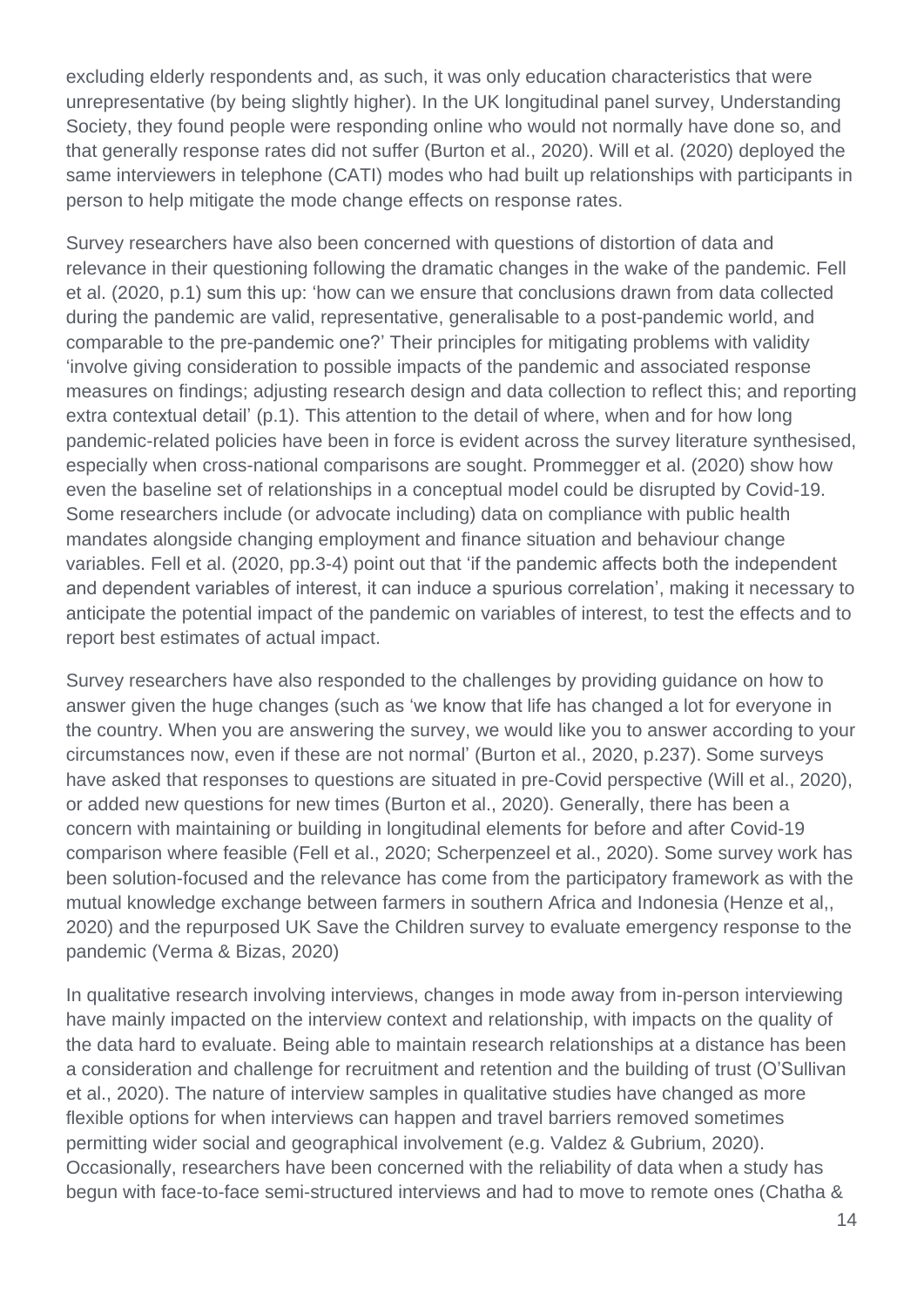Bretz, 2020) or with internal validity as when the oral history interviews for the UK NHS at 70 study moved to telephone mode part way through (Snow, 2020). More often they have been concerned with data richness (e.g. Dodds & Hess, 2020; Ellis & Rawicki, 2020; Ndhlovu, 2020; Snow, 2020), the trustworthiness of qualitative research being related to the quality of the insights gained and whether they are 'worth paying attention to' (Lincoln & Guba, 1985).

Ethnographic, autoethnographic and other expressive methods have provided authentic, multimodal (Sakar, 2020; Zheng, 2020) insights into identity (Chemi, 2020; Lipscomb & Ashley, 2020) and relationships (DeGarmo, 2020; Gwenzi et al, 2020; Harris & Holman Jones, 2020; Zheng, 2020;) and life in the Covid-19 context (Burton et al., 2020; Lee, 2020; Luka, 2020; Markham et al., 2020; Sakar, 2020; Shelton, 2020). This often had catalytic validity (Lather, 1986), providing a re-orienting, energising or transformative function (Clarke & Watson, 2020; Gwenzi et al, 2020; Harris & Holman Jones, 2020; Markham et al., 2020; Zheng, 2020;).

In summary, the synthesis indicates that the risk of errant conclusions in surveys in pandemic times needs to be addressed through experiments to understand the risks, mitigation measures, and transparency. The risk of mode changes in interview studies generating untrustworthy qualitative data has not been substantial.

### *Making research ethical*

Rethinking research plans during the pandemic is an 'ethical imperative' argue Kara & Khoo (2020c). The continuation of social research in 2020 has required engagement with particular ethical challenges. The 'onlineification of everything' (Braun, R. et al., 2020), for example, is not suited to some research areas such as eating disorders research (Weissman, Klump & Rose, 2020) or research with homeless populations (Goldstein et al., 2020). In pursuit of making their research ethical, researchers have been paying careful attention to the risks of magnifying existing societal divisions, inequities and exclusions, particularly exclusion from research of marginalised groups disproportionately affected by Covid such as older people (Ellis & Rawicki, 2020), disabled people (Partlow, 2020) and people without homes (Goldstein et al., 2020). In practical terms there is evidence of alternative methods being found when internet connectivity was an issue - disposable cameras for people living on the streets (Goldstein et al., 2020), telephone rather than online surveys (Verma & Bizas, 2020) - plus overcoming access issues for disabled participants (Partlow, 2020) and technical issues for older ones (Ellis & Rawicki, 2020). This is in keeping with the ethical drive to find ways to continue with research when the participant group, like lone mothers living with their children in deprived conditions (Liegghio & Caragata, 2020), and children more generally (Cuevas-Parra, 2020; Gwenzi et al., 2020), are affected and not heard by those with more power and resources. Similarly, continuing the oral history interviews with NHS patients, frontline workers and policy-makers was seen as a moral responsibility (Snow, 2020).

The other side to the ethical risks of not continuing research is the ethical risks of overburdening participants already badly affected by the pandemic. Researchers held back from questioning survey respondents about mental health issues, unless this was intended anyway, and were extra sensitive to the potential impacts of collecting data on topics that could be more upsetting in pandemic times than would ordinarily be the case (Fell et al., 2020). If addressing sensitive topics, researchers were aware they needed to provide research participants with reflective space to process their anxieties and struggles and to continually adapt to the mood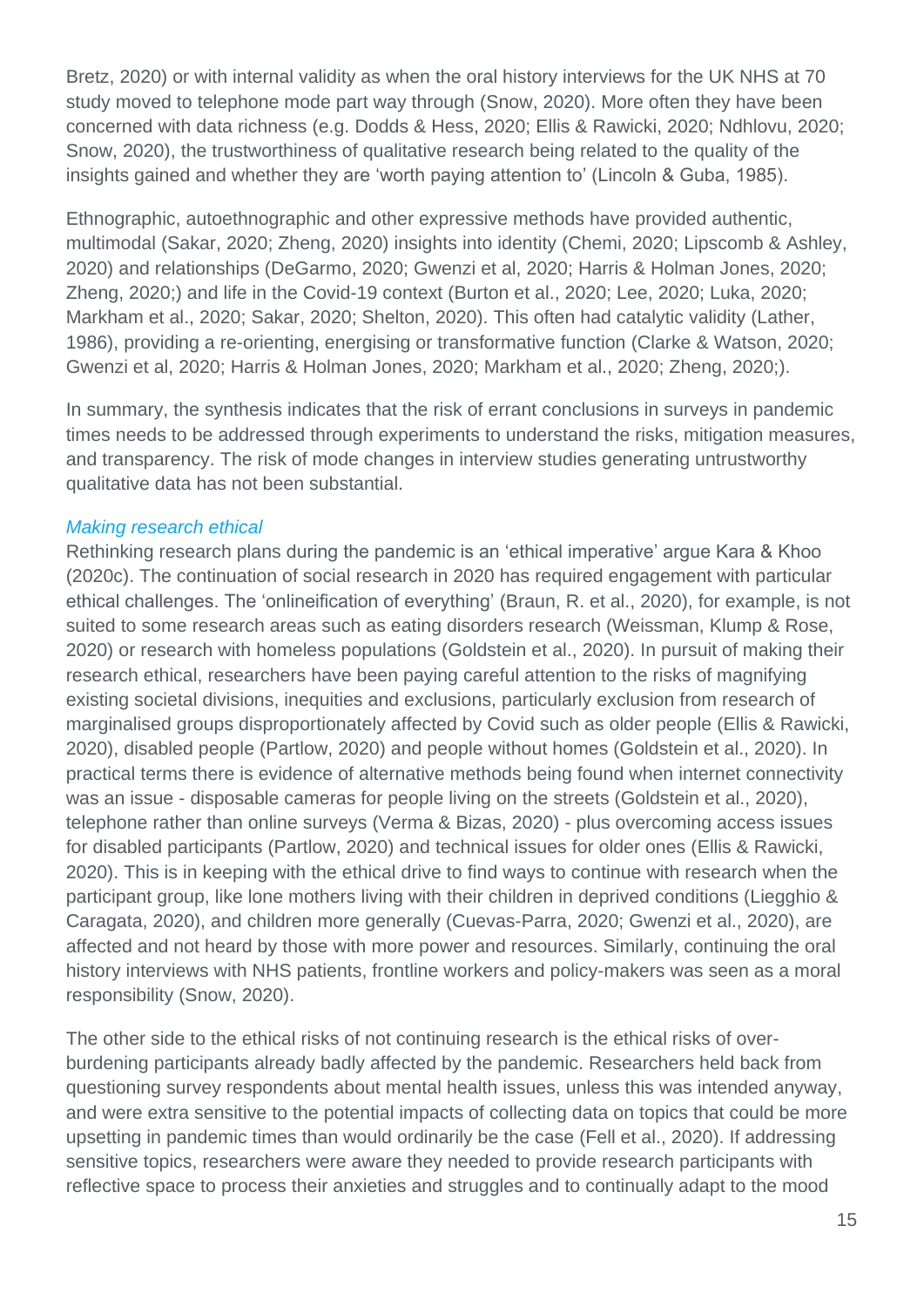and to circumstances/events as they unfolded, thereby building in a strong ethic of care (Markham et al., 2020).

Finally, social researchers have sought to do good through their research in the pandemic, such as through providing those reflective spaces (Markham et al, 2020) and opportunities for emotional expression (Braun, Clarke & Moller, 2020; Clarke & Watson, 2020; Snow, 2020) or through solution-focused participatory research design (Henze et al,, 2020). Many have appreciated that social research can and should contribute unique insight into the effects of the pandemic (Pacheco & Zaimağaoğlu, 2020).

## Conclusions, implications and recommendations

At the start of the pandemic social research was thrown into disarray and there were no experts in what the new context meant for research. Increasingly, researchers have drawn on their methodological expertise and creativity to find their way through the practical and ethical challenges. The rapid evidence review underlines that no researcher now needs to start from a blank page: others have gone before them, documenting the rationale for the methods decisions they have made.

The evidence indicates that some methods remain (or become more) suitable for lockdowns and distancing and that other methods can and have been adapted. While the evidence on the efficacy of those methods and adaptations is still in its infancy, researchers can now know what the issues are and the options available to them. It is clear where training and further efficacy reporting are particularly needed; one key example is the mode effects in surveys. Many studies involving considered adaptations or Covid-19 specific designs in 2020 will be published in 2021 when understanding of their effectiveness will become clearer.

We draw the following recommendations from the Review:

- i. **Researchers embarking on or planning research during Covid-19 times should check this review** for insights into the methods issues they are likely to face and the solutions others have found;
- ii. **Researchers need to consider and address the significant ethical and epistemic challenges alongside the practical and technical challenges** in times of crisis; the review includes material to inform research decision-making accordingly;
- iii. NCRM and other **training organisations should provide short courses or resources to support researchers in areas of methods adaptations** and other options highlighted by the review:
	- o Recruiting research participants in times of hardship, anxiety and social distance
	- o Conducting telephone interviews
	- o Selecting platforms for online interviews and focus groups and using them to support research relationships and elicit rich data
	- o Mitigating and understanding the effects of mode changes in surveys and sampling issues in rapid surveys
	- o Using cultural probes and expressive methods at a distance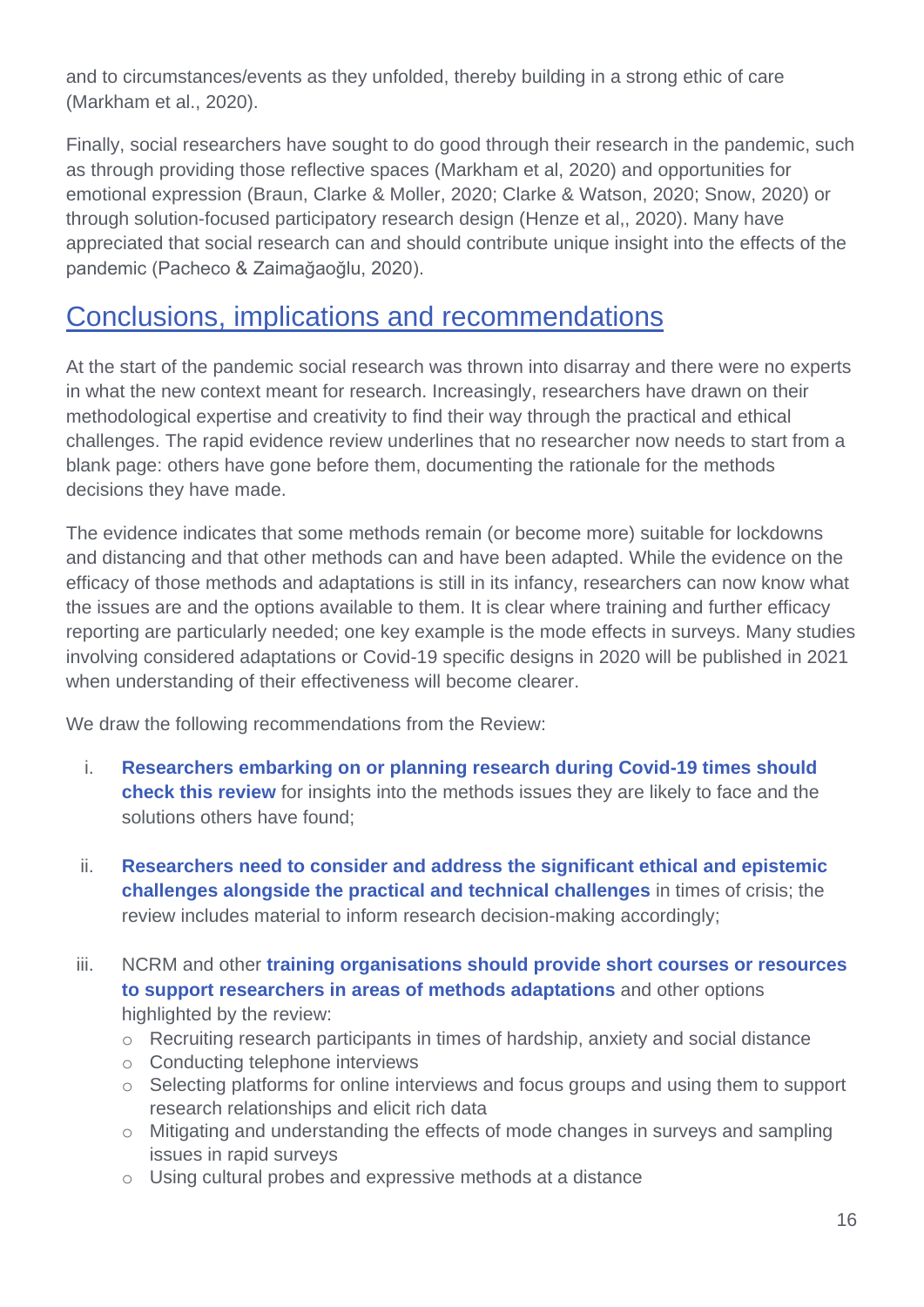- o Rapid qualitative research
- o Digital and blended ethnography
- o Autoethnographic methods
- o Working with community leaders and proxies/people on the ground to conduct research from a distance
- o Contingency planning for conducting research in times of uncertainty.
- iv. The synthesis should be updated to include 2021 literature;

## References

\*indicates included in the rapid evidence review

\*Ali, S.H., Foreman, J., Capasso, A., Jones, A.M., Tozan, Y., & DiClemente, R.J. (2020) Social media as a recruitment platform for a nationwide online survey of COVID-19 knowledge, beliefs, and practices in the United States: methodology and feasibility analysis. *BMC Medical Research Methodology*.

\*Braun, B., Blok, V. Loeber, A. & Wunderle, U (2020) COVID-19 and the onlineification of research: kick-starting a dialogue on Responsible online Research and Innovation (RoRI), *Journal of Responsible Innovation*. DOI:10.1080/23299460.2020.1789387.

\*Braun, V., Clarke, V. & Moller, N. (2020) Pandemic tales: Using story completion to explore sense-making around COVID-19 lockdown restrictions. In, Kara, H. & Khoo, S-M. (Eds) *Researching in the Age of COVID-19 Volume 3 Creativity and Ethics*. Bristol: Policy Press.

\*Burton, J., Lynn, P. & Benzeval, M. (2020) How Understanding Society: The UK Household Longitudinal Study adapted to the COVID-19 pandemic. *Survey Research Methods.* [https://doi.org/10.18148/srm/2020.v14i2.7746.](https://doi.org/10.18148/srm/2020.v14i2.7746)

\*Chatha, C.J., Bretz, S.L. (2020) Adapting Interactive Interview Tasks to Remote Data Collection: Human Subjects Research That Requires Annotations and Manipulations of Chemical Structures during the COVID-19 Pandemic, *Journal of Chemical Education*, 97 (11), 4196-4201. DOI: 10.1021/acs.jchemed.0c01018.

\*Chávez, R.N., Castro-Reyes, S. & Echeverry, L.F. (2020) [Challenges of a systematization of](http://localhost:5001/html/toc-001.xhtml#tocbook-part-015) [experiences study: learning from a displaced victim assistance programme during the COVID-](http://localhost:5001/html/toc-001.xhtml#tocbook-part-015)[19 emergency in ethnic territories in Colombia.](http://localhost:5001/html/toc-001.xhtml#tocbook-part-015) In Kara, H. & Khoo, S-M. (Eds) *Researching in the Age of COVID-19 Volume 1 Response and Reassessment*. Bristol: Policy Press.

\*Chawla, P. (2020) [Research methods to understand the 'youth capabilities and conversions':](http://localhost:5001/html/toc-001.xhtml#tocbook-part-013) [the pros and cons of using secondary data analysis in a pandemic situation.](http://localhost:5001/html/toc-001.xhtml#tocbook-part-013) In, Kara, H. & Khoo, S-M. (Eds) *Researching in the Age of COVID-19 Volume 1 Response and Reassessment*. Bristol: Policy Press.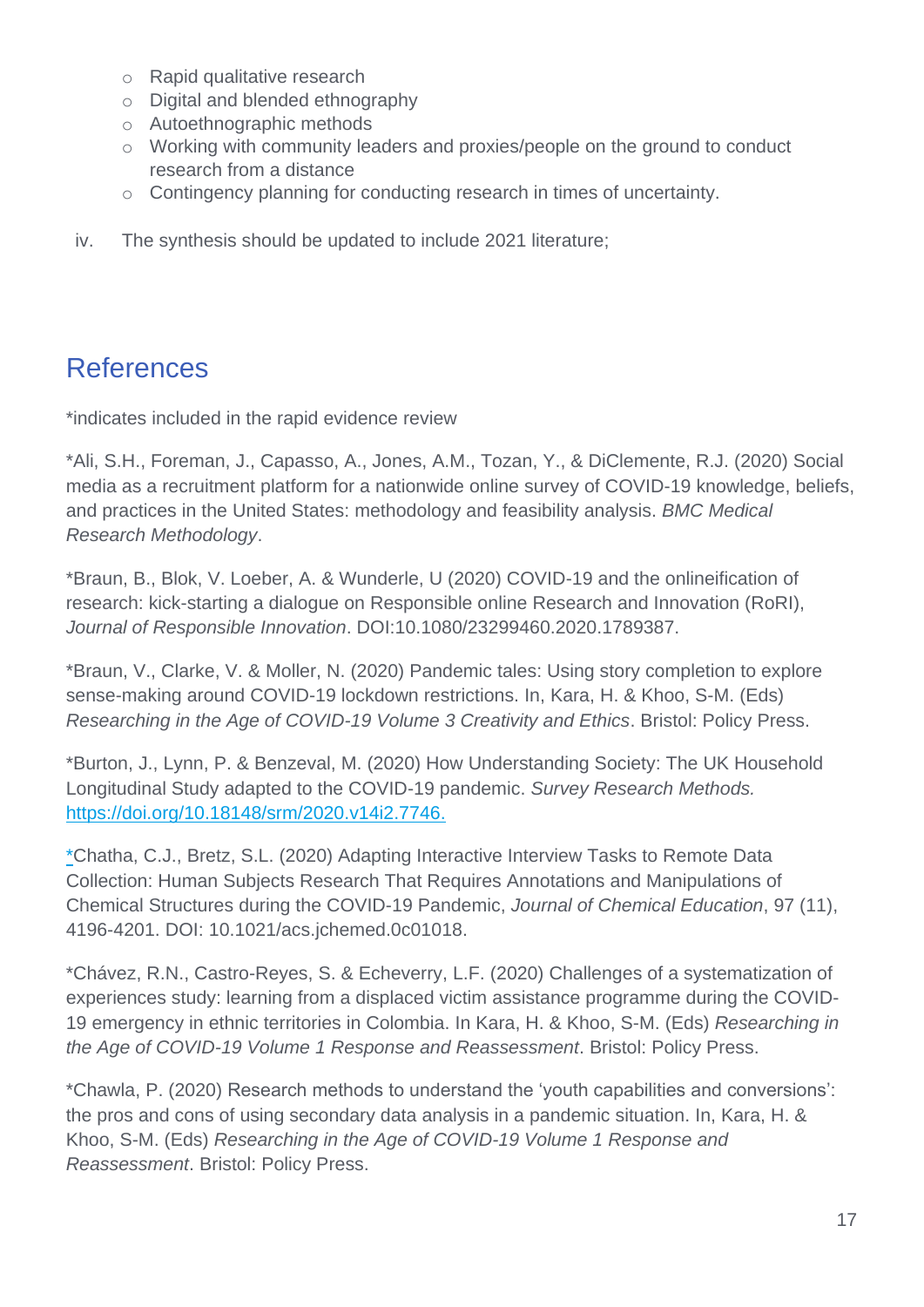\*Chemi, T. (2020) It Is Impossible: The Teacher's Creative Response to the Covid-19 Emergency and Digitalized Teaching Strategies. *Qualitative Inquiry*.

\*Clarke, N. & Watson, D. (2020) 'Crafting during Coronavirus': Creative diary approaches for participant-centred research. In, Kara, H. & Khoo, S-M. (Eds) *Researching in the Age of COVID-19 Volume 3 Creativity and Ethics*. Bristol: Policy Press.

\*Connelly, R. & Gayle, V. (2020) [Social surveys during the COVID-19 pandemic.](http://localhost:5001/html/toc-001.xhtml#tocbook-part-009) In, Kara, H. & Khoo, S-M. (Eds) *Researching in the Age of COVID-19 Volume 1 Response and Reassessment*. Bristol: Policy Press.

\*Couceiro, L. (2020) [Disorientation and new directions: developing the reader response toolkit.](http://localhost:5001/html/toc-001.xhtml#tocbook-part-005) In, Kara, H. & Khoo, S-M. (Eds) *Researching in the Age of COVID-19 Volume 1 Response and Reassessment*. Bristol: Policy Press.

\*Cuevas-Parra, P. (2020) Co-Researching With Children in the Time of COVID-19: Shifting the Narrative on Methodologies to Generate Knowledge, *International Journal of Qualitative Methods*, 19 DOI: 10.1177/1609406920982135.

\*Davis, S. (2020) Perezhivanie, Art, and Creative Traversal: A Method of Marking and Moving Through COVID and Grief, *Qualitative Inquiry*. DOI: 10.1177/1077800420960158.

\*de Barros, A.P., Guerreiro, A.D., Mascarenhas, M.F., Reis, R. (2020) And now what? Changing fields and methodologies during the Covid-19 pandemic: From international mobilities to education, *Fennia*, 198 (1-2), 234-238. DOI: 10.11143/FENNIA.99236

\*DeGarmo, M.B. (2020) Activating Embodied Imagination During COVID-19: A Performative Reflexive Autoethnography, *Qualitative Inquiry.* DOI: 10.1177/1077800420962474.

Dirisu, O., Akba, G. & Adams, E. (2020) Using ICT to research maternal, newborn and child health during the COVID-19 pandemic in Nigeria. In, Kara, H. & Khoo, S-M. (Eds) *Researching in the Age of COVID-19 Volume 2 Care and Resilence*. Bristol: Policy Press.

\*Dodds, S., & Hess, A.C. (2020) Adapting research methodology during COVID-19: lessons for transformative service research. *Journal of Service Management*.

\*Ellis, C., Rawicki, J. (2020) A Researcher and Survivor of the Holocaust Connect and Make Meaning during the COVID-19, *Pandemic Journal of Loss and Trauma*.

\*Favilla, K., Pita, T. (2020) "When will fieldwork open up again?" Beginning a project in pandemic times, *Fennia*, 198 (1-2), 230-233. DOI: 10.11143/FENNIA.99203.

\*Fell, M.J., Pagel, L., Chen, C., Goldberg, M.H., Herberz, M., Huebner, G.M. Sareen, S. & Hahnel, U.J.J. (2020) Validity of energy social research during and after COVID-19: challenges, considerations, and responses. *Energy Research & Social Science*. doi.org/10.1016/j.erss.2020.101646.

\*Fritz, S., Milligan, I., Ruest, N., & Lin, J. (2020) Building community at distance: a datathon during COVID-19. *Digital Library Perspectives*.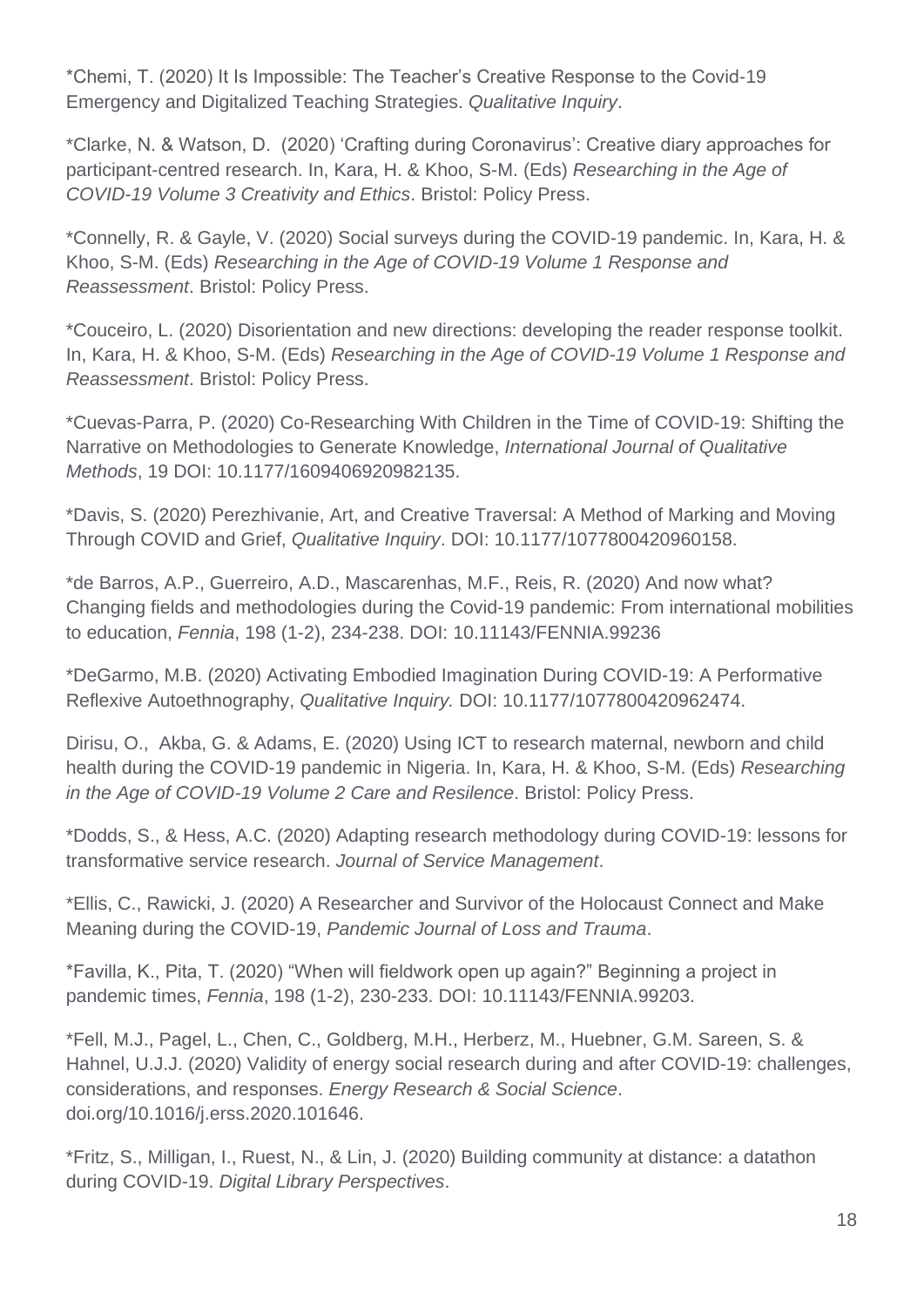Garside, R. (2014) Should we appraise the quality of qualitative research reports for systematic reviews, and if so, how? *Innovation: The European Journal of Social Science Research*, 27(1), 67-79.

\*Goldstein, R.Z., Vasques, R.A. & Loschiavo dos Santos, M.C. (2020) Doing design research with youth at/from the margins in pandemic times: Challenges, inequalities and possibilities. In, Kara, H. & Khoo, S-M. (Eds) *Researching in the Age of COVID-19 Volume 3 Creativity and Ethics*. Bristol: Policy Press.

\*Gratton, N., Fox, R. & Elder, T. (2020) Keep Talking: messy research in times of lockdown. In, Kara, H. & Khoo, S-M. (Eds) *Researching in the Age of COVID-19 Volume 2 Care and Resilence*. Bristol: Policy Press.

\*Gross, J. (2020) Reflections on ethnographic fieldwork across a lifetime, *Ethnography*. DOI: 10.1177/1466138120983357.

\*Gummer, T. et al (2020) The impact of COVID-19 on fieldwork efforts and planning in pairfam and FReDA-GGS. *Survey Research Methods* [https://doi.org/10.18148/srm/2020.v14i2.7740.](https://doi.org/10.18148/srm/2020.v14i2.7740)

\*Gwenzi, G.D., Anaduaka, U.S., Adjei, S.B., Oladosu, A. & Sam, S.T. (2020) Methodological and ethical considerations in the study on children's everyday lives under COVID-19 in three African countries: Ghana, Nigeria and South Africa. In, Kara, H. & Khoo, S-M. (Eds) *Researching in the Age of COVID-19 Volume 2 Care and Resilence*. Bristol: Policy Press.

\*Hafner-Fink, M. & Uhan, S. (2020) Life and Attitudes of Slovenians during the COVID-19 Pandemic: The Problem of Trust. *International Journal of Sociology*, DOI:10.1080/00207659.2020.1837480

\*Harris, A., Holman Jones, S. (2020) Massive and Microscopic: Autoethnographic Affects in the Time of COVID, *Qualitative Inquiry* DOI: 10.1177/1077800420965570.

\*Henze, J., Paganini, J. & Stöber, S. (2020) [Switching over instead of switching off: a digital](http://localhost:5001/html/toc-001.xhtml#tocbook-part-011)  [field research conducted by small-scale farmers in southern Africa and Indonesia.](http://localhost:5001/html/toc-001.xhtml#tocbook-part-011) In, Kara, H. & Khoo, S-M. (Eds) *Researching in the Age of COVID-19 Volume 1 Response and Reassessment*. Bristol: Policy Press.

\*Huber, S.G., & Helm, C. (2020) COVID-19 and schooling: evaluation, assessment and accountability in times of crises - reacting quickly to explore key issues for policy, practice and research with the school barometer. *Educational Assessment, Evaluation and Accountability*.

\*Jones, N., Pincock, K., Hamad, B.A., Malachowska, A., Youssef, S., Alheiwidi, S. & and Odeh, K.B. (2020) Ensuring no voices are left behind: the use of digital storytelling and diary writing in times of crisis. In, Kara, H. & Khoo, S-M. (Eds) *Researching in the Age of COVID-19 Volume 2 Care and Resilence*. Bristol: Policy Press.

Kara, H. & Khoo, S-M. (2020a) (Eds) *Researching in the Age of COVID-19 Volume 1 Response and Reassessment*. Bristol: Policy Press.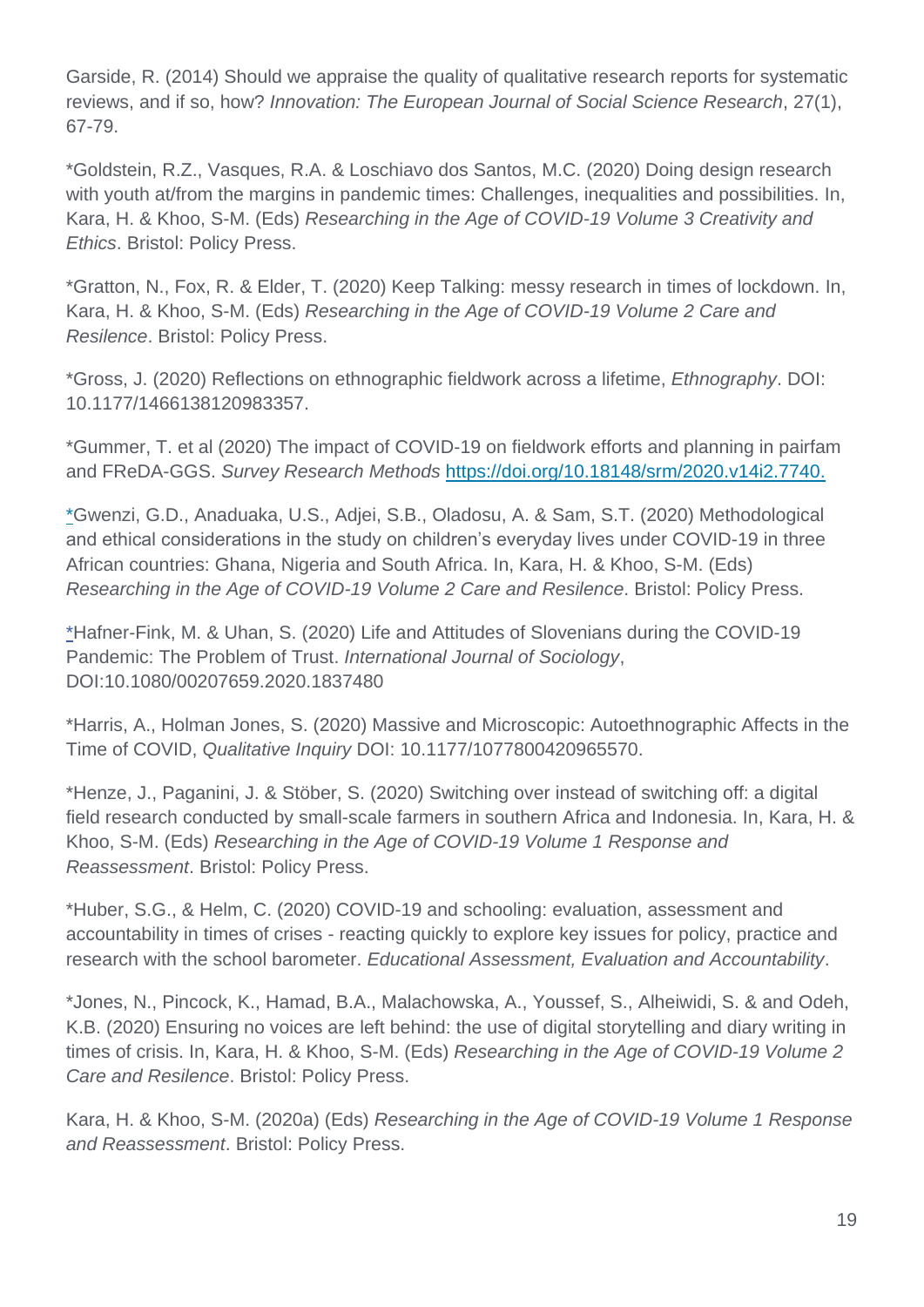Kara, H. & Khoo, S-M. (2020b) (Eds) *Researching in the Age of COVID-19 Volume 2 Care and Resilience.* Bristol: Policy Press.

Kara, H. & Khoo, S-M. (2020c) (Eds) *Researching in the Age of COVID-19 Volume 3 Creativity and Ethics.* Bristol: Policy Press.

Lather, P. (1986) Issues of validity in openly ideological research: Between a rock and a soft place. *Interchange*, 17(4), 63-84.

\*Lawrence, L. (2020) Conducting cross-cultural qualitative interviews with mainland Chinese participants during COVID: Lessons from the field, *Qualitative Research DOI:10.1177/1468794120974157.*

\*Lee, S.L. (2020) Now as a Liminal Space, Writing as a Patchwork: Autoethnographic Reflections on the Self in the Middle of the Pandemic. *Qualitative Inquiry.* [doi.org/10.1177/1077800420960181.](https://doi.org/10.1177%2F1077800420960181)

\*Leemann, A., Jeszenszky, P., Steiner, C., Studerus, M., Messerli, J. (2020) Linguistic fieldwork in a pandemic: Supervised data collection combining smartphone recordings and videoconferencing, *Linguistics Vanguard*, 6 (s3), art. no. 20200061 DOI: 10.1515/lingvan-2020- 0061.

\*Liegghio, M., Caragata, L. (2020) COVID-19 and Youth Living in Poverty: The Ethical Considerations of Moving From In-Person Interviews to a Photovoice Using Remote Methods. *Affilia - Journal of Women and Social Work*.

Lincoln, S. Y., & Guba, E. G. (1985). *Naturalistic Inquiry*. Thousand Oaks, CA: Sage.

\*Lipscomb, A.E., Ashley, W. (2020) Surviving Being Black and a Clinician During a Dual Pandemic: Personal and Professional Challenges in a Disease and Racial Crisis, *Smith College Studies in Social Work*, 90 (4), 221-236. DOI: 10.1080/00377317.2020.1834489.

\*Long, N.J. (2020) Lockdown Anthropology and Online Surveys: Unprecedented Methods for Unprecedented Times, *Studies in Indian Politics*, 8 (2), 294-297. DOI: 10.1177/2321023020963839.

\*Lovo, E. (2020) COVID-19 research crisis management for a human research ethics research project in Fiji and Tonga. In, Kara, H. & Khoo, S-M. (Eds) *Researching in the Age of COVID-19 Volume 3 Creativity and Ethics*. Bristol: Policy Press.

\*Luka, M.E. (2020) Making Video Glitter in the Time of COVID-19, *Qualitative Inquiry.* DOI: 10.1177/1077800420962473.

\*Markham, A.N., Harris , A. & Luka, M.E. (2020) Massive and Microscopic Sensemaking During COVID-19 Times, *Qualitative Inquiry.* [https://doi.org/10.1177/1077800420962477.](https://doi.org/10.1177/1077800420962477)

\*Monchuk, L., Day, L., Rizzo, S. & Percy-Smith, B. (2020) Exploring young people's experiences of growing up under COVID-19. In, Kara, H. & Khoo, S-M. (Eds) *Researching in the Age of COVID-19 Volume 2 Care and Resilence*. Bristol: Policy Press.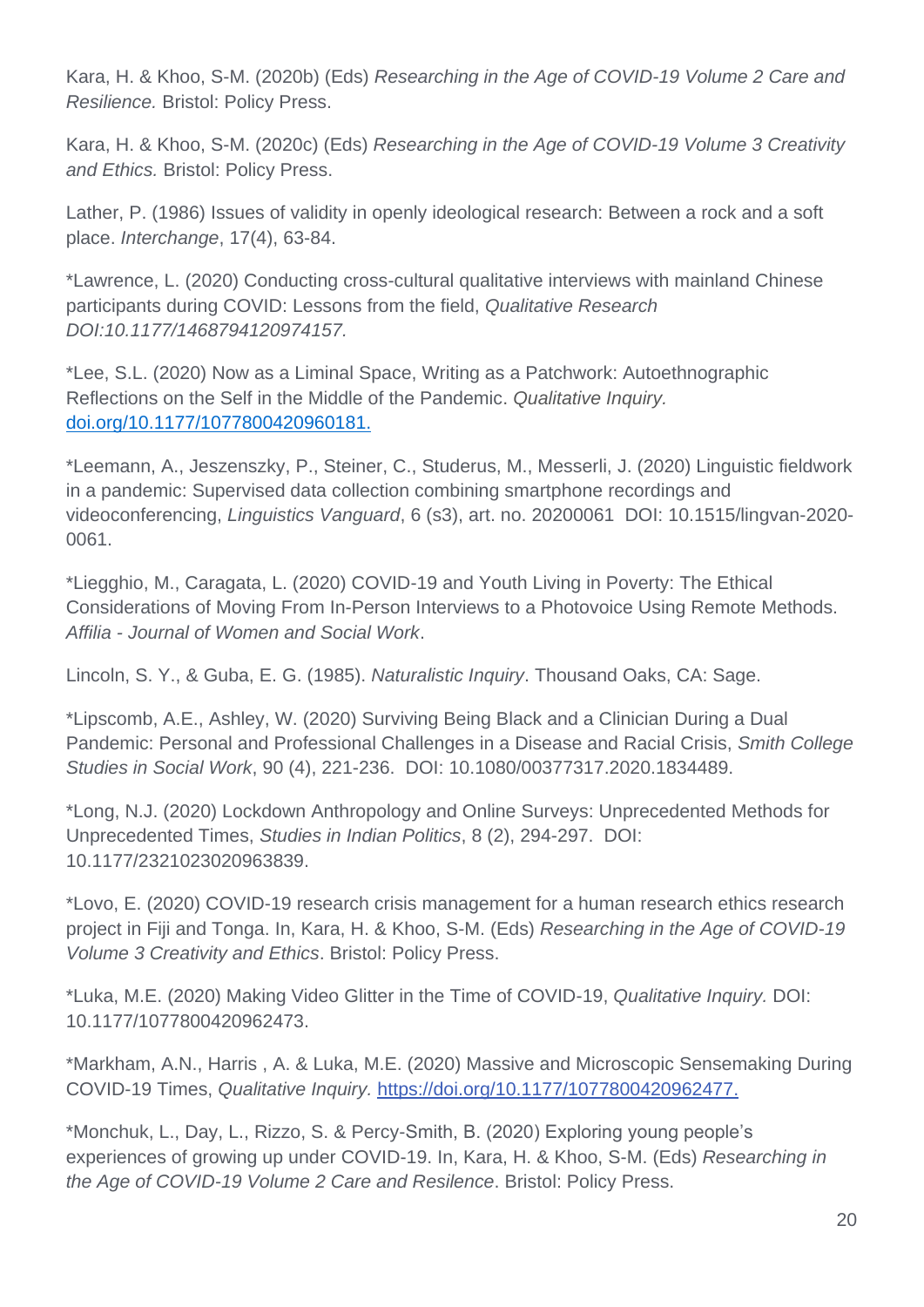**\***Moraes Silva, D.R.M., Mont'Alverne, C. (2020) Identifying impacts of covid-19 mixed-methods pandemic approach on vulnerable populations: A mixed-methods approach, *Survey Research Methods.*

\*Narasimhan, M. et al. (2020) Evaluating strategies to improve the effectiveness and efficiency of CATI-based data collection during a global pandemic. In, Kara, H. & Khoo, S-M. (Eds) *Researching in the Age of COVID-19 Volume 1 Response and Reassessment*. Bristol: Policy Press.

\*Ndhlovu, E. (2020) Qualitative data collection under the 'new normal' in Zimbabwe. In, Kara, H. & Khoo, S-M. (Eds) *Researching in the Age of COVID-19 Volume 1 Response and Reassessment*. Bristol: Policy Press.

\*O'Sullivan, K., McGrane, A., Clark, S., Marshall, K. (2020) Exploring the Impact of Home-Schooling on the Psychological Wellbeing of Irish Families During the Novel Coronavirus (COVID-19) Pandemic: A Qualitative Study Protocol, *International Journal of Qualitative Methods*, 19. DOI: 10.1177/1609406920980954.

\*Partlow, E. (2020) Prioritizing inclusion, ethical practice and accessibility during a global pandemic: the role of the researcher in mindful decision making.

Popay, J., Roberts, H., Sowden, A., Petticrew, M., Arai, L.. Rodgers, M., Britten, N. with Duffy, R.K. (2006) *Guidance on the Conduct of Narrative Synthesis in Systematic Reviews*. London: ESRC Methods Programme.

\*Prommegger, B., Bennett Thatcher, J., Wiesche, M., Krcmar, H. (2020) When your data has COVID-19: how the changing context disrupts data collection and what to do about it, *European Journal of Information Systems*. DOI: 10.1080/0960085X.2020.1841573.

\*Rogers, D., Herbert, M., Whitzman, C., McCann, E., Maginn, P.J., Watts, B., Alam, A., Pill, M., Keil, R., Dreher, T., Novacevski, M., Byrne, J., Osborne, N., Büdenbender, M., Alizadeh, T., Murray, K., Dombroski, K., Prasad, D., Connolly, C., Kass, A., Dale, E., Murray, C., & Caldis, S. (2020) The city under covid-19: podcasting as digital methodology. *Tijdschrift voor Economische en Sociale Geografie.*

\*Roy, R., & Uekusa, S. (2020) Collaborative autoethnography: "self-reflection" as a timely alternative research approach during the global pandemic. *Qualitative Research Journal*.

\*Sakshaug, JW et al (2020) Impacts of the COVID-19 Pandemic on Labor Market Surveys at the German Institute for Employment Research, *Survey Research Methods.* [https://doi.org/10.18148/srm/2020.v14i2.7743.](https://doi.org/10.18148/srm/2020.v14i2.7743)

\*Sarkar, S (2020) Of Late Alarms, Long Queues, and Online Attendances: My Experiences of COVID Time. *Qualitative Inquiry*. [doi.org/10.1177/1077800420960157.](https://doi.org/10.1177%2F1077800420960157)

\*Sastry, N, McGonagle , K & Fomby, P (2020) Effects of the COVID-19 Crisis on Survey Fieldwork: Experience and Lessons From Two Major Supplements to the U.S. Panel Study of Income Dynamics, *Survey Research Methods*. [https://doi.org/10.18148/srm/2020.v14i2.7752.](https://doi.org/10.18148/srm/2020.v14i2.7752)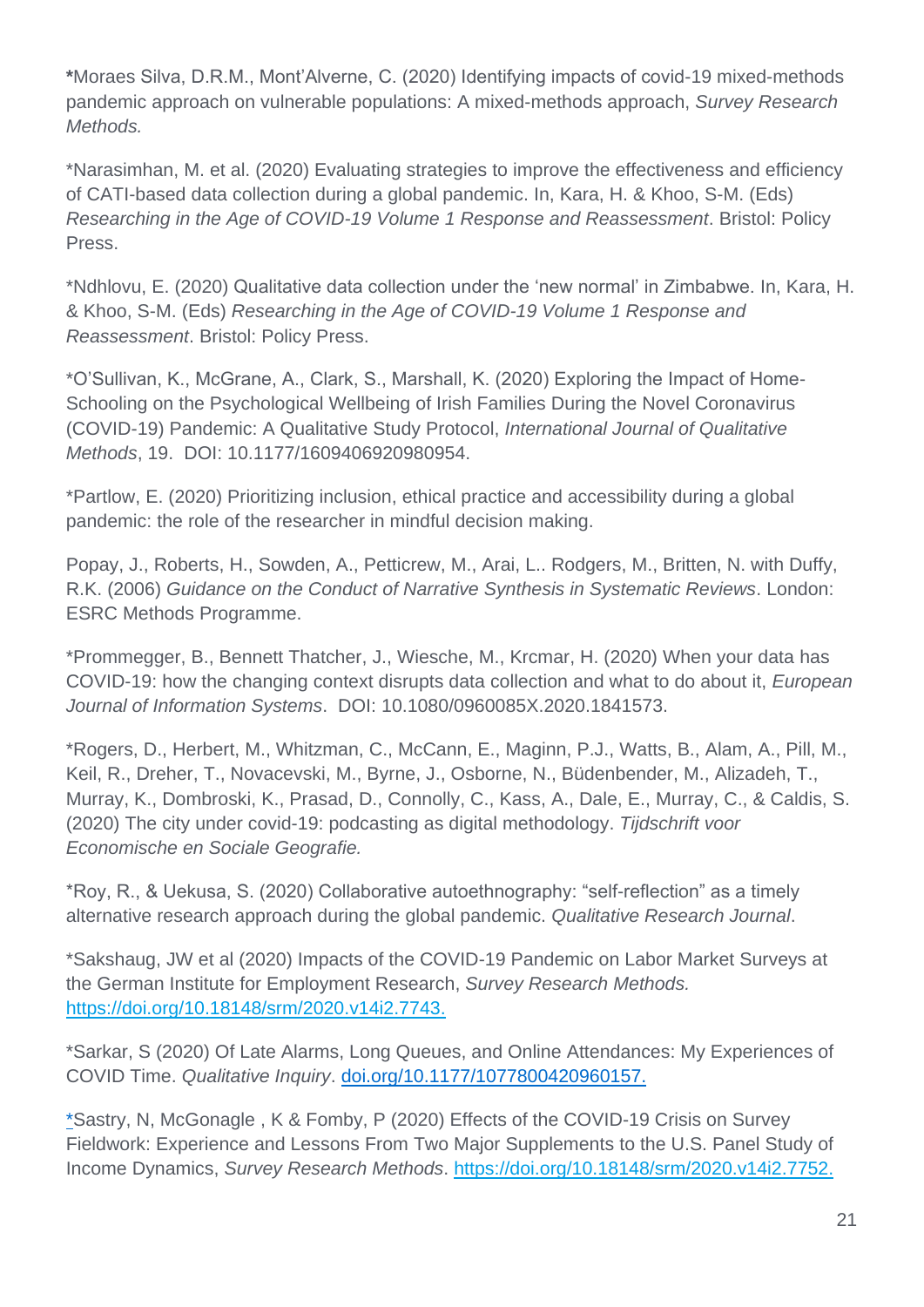\*Scherpenzeel, A., Axt, K., Bergmann, M., Douhou, S., Oepen, A., Sand, G., Schuller, K., Stuck, S., Wagner, M., Börsch- Supan, A. / SHARE\_ERIC Central coordination (2020) Collecting survey data among the 50+ population during the COVID-19 pandemic: The Survey of Health, Ageing and Retirement in Europe (SHARE), *Survey Research Methods.*

**\*** Schwarz, M., Scherrer, A., Hohmann, C., Heiberg, J., Brugger, A., & Nuñez-Jimenez, A. (2020) COVID-19 and the academy: It is time for going digital. *Energy Research & Social Science*. doi.org/10.1016/j.erss.2020.101684.

**\***Shelton, SA (2020) Entangled Time Hops: Doomsday Clocks, Pandemics, and Qualitative Research's Responsibility. [doi.org/10.1177/1077800420960188.](https://doi.org/10.1177%2F1077800420960188)

\*Snow, S.J. (2020) "I don't know what I'd have done without this project": Oral history as a social and therapeutic intervention during COVID-19. In, Kara, H. & Khoo, S-M. (Eds) *Researching in the Age of COVID-19 Volume 2 Care and Resilence*. Bristol: Policy Press.

\*Sovacool, B.K., Furszyfer Del Rio, D., & Griffiths, S. (2020) Contextualizing the Covid-19 pandemic for a carbon-constrained world: insights for sustainability transitions, energy justice, and research methodology. *Energy Research & Social Science*.

\*Valdez, E.S., Gubrium, A. (2020) Shifting to Virtual CBPR Protocols in the Time of Corona Virus/COVID-19, *International Journal of Qualitative Methods*, 19. DOI: 10.1177/1609406920977315.

\*Verma, A. & Bizas, N. (2020) [Conducting the emergency response evaluation in the COVID-19](http://localhost:5001/html/toc-001.xhtml#tocbook-part-014)  [era: reflections on complexity and positionality.](http://localhost:5001/html/toc-001.xhtml#tocbook-part-014) In Kara, H. & Khoo, S-M. (Eds) *Researching in the Age of COVID-19 Volume 1 Response and Reassessment*. Bristol: Policy Press.

\*Vicente, H., Delicado, A., Rowland, J., Estevens, J., Weiß, A., Falanga, R., Leßmöllmann, A. & Truninger, M. (2020) [Going virtual: finding new ways to engage higher education students in a](http://localhost:5001/html/toc-001.xhtml#tocbook-part-004)  [participatory project about science.](http://localhost:5001/html/toc-001.xhtml#tocbook-part-004) In Kara, H. & Khoo, S-M. (Eds) *Researching in the Age of COVID-19 Volume 1 Response and Reassessment*. Bristol: Policy Press.

**\*** Vindrola-Padros, C., Chisnall, G., Cooper, S., Dowrick, A., Djellouli, N., Mulcahy Symmons, S., Martin, S., Singleton, G., Vanderslott, S., Vera, N., & Johnson, G.A. (2020) Carrying out rapid qualitative research during a pandemic: emerging lessons from COVID-19. *Qualitative Health Research.*

\*Waight, E. (2020) Using photovoice to explore students' study practices. In, Kara, H. & Khoo, S-M. (Eds) *Researching in the Age of COVID-19 Volume 3 Creativity and Ethics*. Bristol: Policy Press.

\*Weissman, R.S., Klump, K.L., & Rose, J. (2020) Conducting eating disorders research in the time of COVID-19: a survey of researchers in the field. *International Journal of Eating Disorders*.

\*Will, G., Becker, R. & Weigand, D (2020) COVID-19 lockdown during field work. *Survey Research Methods.* [https://doi.org/10.18148/srm/2020.v14i2.7753.](https://doi.org/10.18148/srm/2020.v14i2.7753)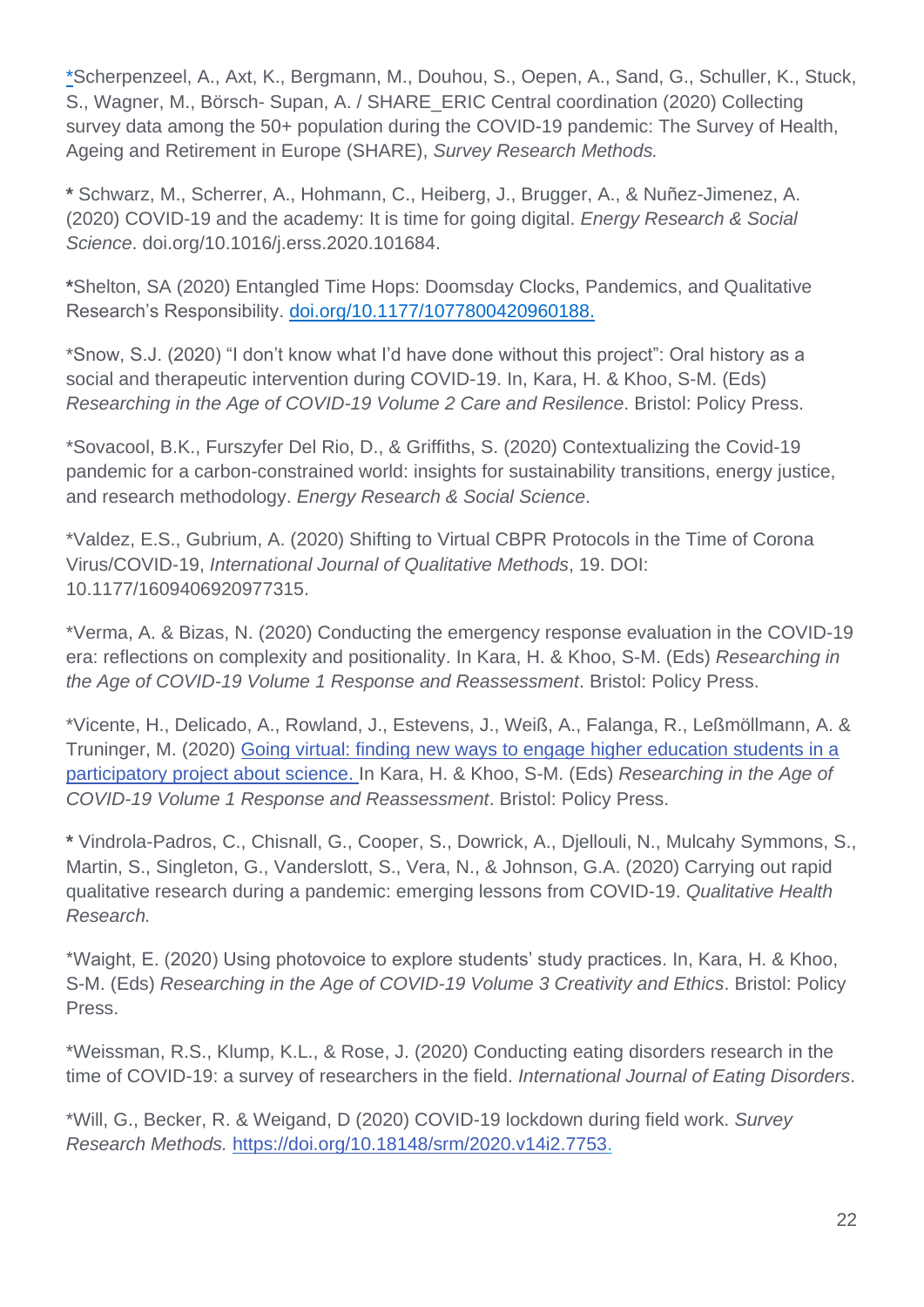**\*** Zheng, S. (2020) Quarantine Life Is Stillness and Dialogue: A Reflective Autoethnography During a Global Pandemic. *Qualitative Inquiry.* [doi.org/10.1177/1077800420960170](https://doi.org/10.1177%2F1077800420960170)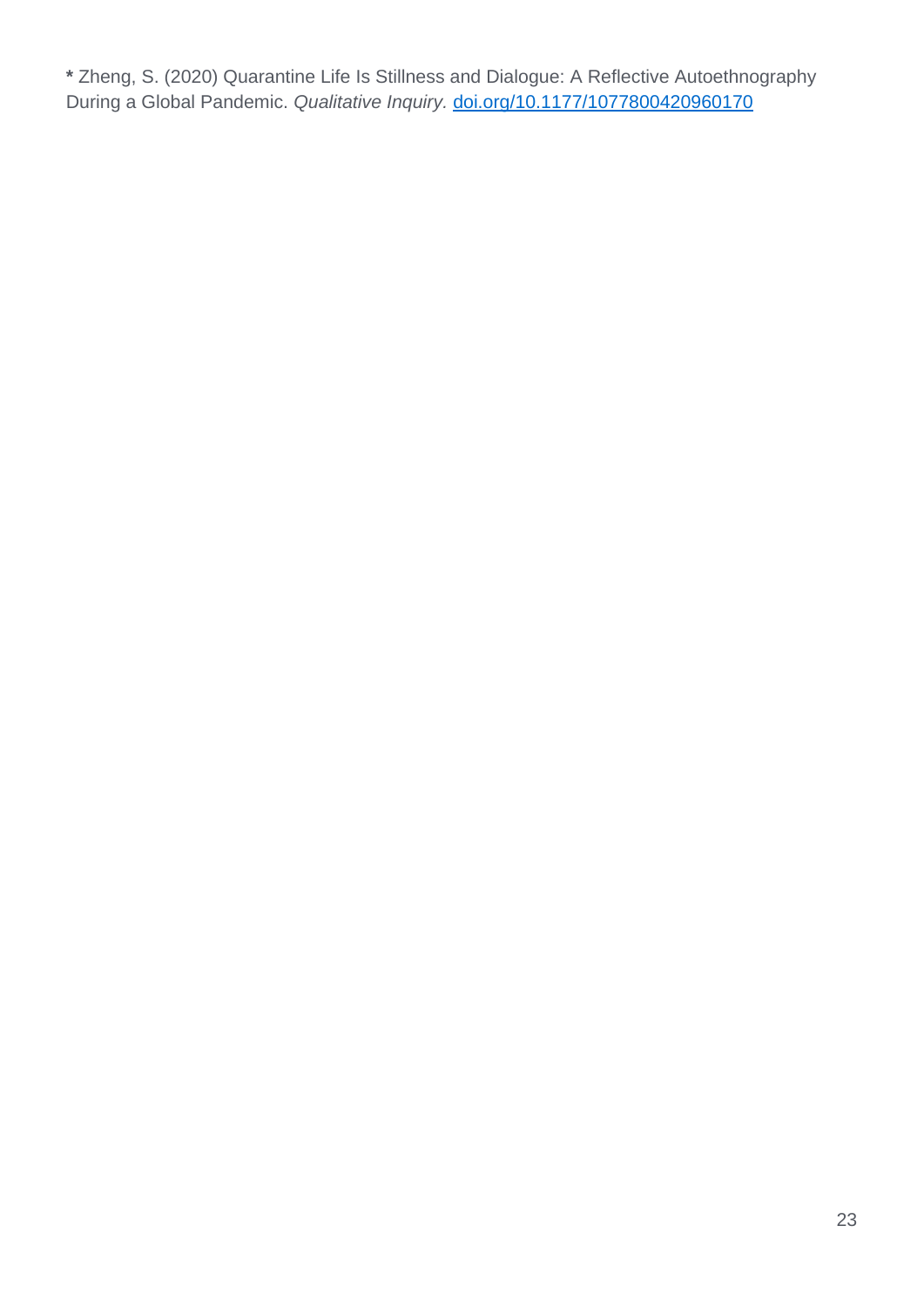# Appendix

The following table presents a summary of Map 1 and Map 2 criteria for all Recommendation 1a papers (Database D). The authors names provide links to the papers.

| Author(s)                       | <b>Country</b>            | Discipline /<br><b>Field</b>                                   | <b>Type of Paper</b>            | <b>Study</b>                                                                                                  | <b>Participants</b>                                                                                                                             | <b>Research Methods</b>                                                                                                                         | Quality |
|---------------------------------|---------------------------|----------------------------------------------------------------|---------------------------------|---------------------------------------------------------------------------------------------------------------|-------------------------------------------------------------------------------------------------------------------------------------------------|-------------------------------------------------------------------------------------------------------------------------------------------------|---------|
| Ali et al.<br>(2020)            | <b>USA</b>                | Public Health,<br>Social and<br>Behavioural<br><b>Sciences</b> | Methods                         | Survey of Covid-19<br>knowledge, beliefs,<br>and practices in<br><b>USA</b>                                   | 6602 adults residing<br>in USA                                                                                                                  | Online survey                                                                                                                                   | High    |
| Braun, R. et<br>al. (2020)      | Multi-national<br>authors | Not evident                                                    | Reflective study                | N/A                                                                                                           | N/A                                                                                                                                             | General transference of<br>methods online.                                                                                                      | Low     |
| Braun, V. et<br>al. (2020)      | New Zealand<br>and UK     | Social<br>Psychology                                           | Methods                         | Online collaborative<br>study during<br>lockdown                                                              | 144 participants<br>recruited through<br>academic and<br>personal networks on<br>social media                                                   | Story-completion<br>method                                                                                                                      | Medium  |
| Burton et al.<br>(2020)         | <b>UK</b>                 | Sociology                                                      | <b>Empirical and</b><br>methods | Understanding<br>Society household<br>longitudinal panel<br>survey with<br>continuous fieldwork<br>since 2009 | 22,400 households                                                                                                                               | Panel survey.<br>Shift from in-person to<br>telephone and online<br>interviews                                                                  | Medium  |
| Chatha &<br><b>Bretz (2020)</b> | <b>USA</b>                | Chemistry<br>Education                                         | Empirical                       | Continuation of a<br>pre-Covid-19 study<br>following university<br>closure                                    | <b>Undergraduates</b><br>enrolled in a General<br>Chemistry II course at<br>a medium- sized,<br>liberal arts university<br>in the midwestern US | Shift to remote<br>interviewing. Use of<br>video conferencing<br>tools. Includes remote<br>mouse control and<br>annotation tools for<br>drawing | Medium  |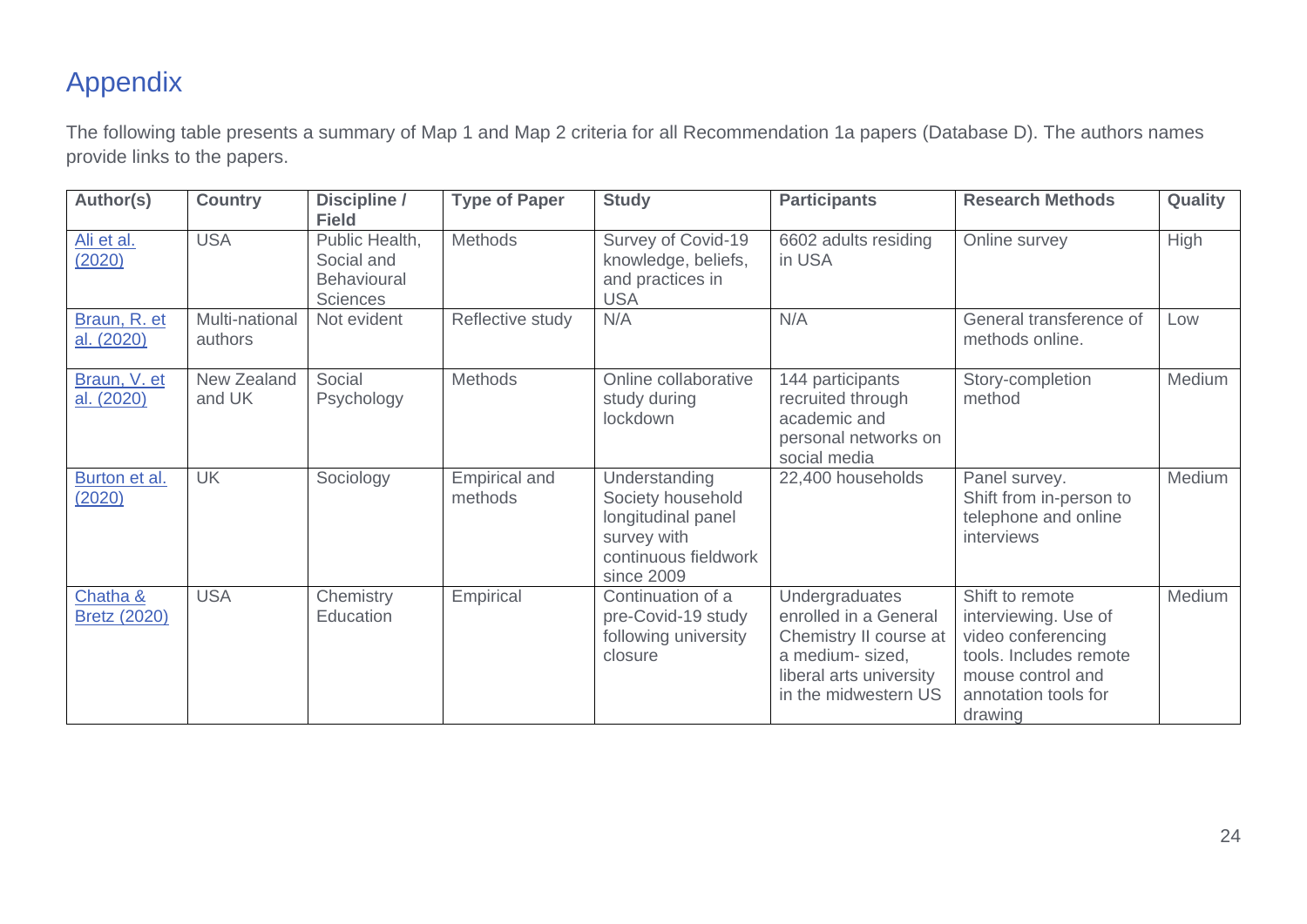| Chávez et al.<br>(2020)               | Columbia       | Not evident                               | Empirical                    | Systematization of<br>experiences (SOE)<br>study                                                                | Displaced /<br>indigenous people<br>victims of conflict | Online focus group with<br>14 psychosocial<br>professionals, and<br>national and regional<br>coordinators. Use of<br>participatory online<br>apps, such as<br>Mentimeter to build word<br>clouds | Medium |
|---------------------------------------|----------------|-------------------------------------------|------------------------------|-----------------------------------------------------------------------------------------------------------------|---------------------------------------------------------|--------------------------------------------------------------------------------------------------------------------------------------------------------------------------------------------------|--------|
| Chawla<br>(2020)                      | India          | Not evident                               | Methods                      | Youth capabilities                                                                                              | N/A                                                     | Use of secondary data.<br>Includes surveys in<br>family health, education<br>and human<br>development                                                                                            | Medium |
| <b>Chemi (2020)</b>                   | <b>Denmark</b> | Education                                 | Reflective                   | Contribution to the<br>Massive and<br>Microscopic<br>Sensemaking<br>collaborative<br>autoethnography<br>project | Author (Higher<br>Education tutor)                      | Autoethnography. Arts-<br>based creative methods                                                                                                                                                 | High   |
| Clarke &<br>Watson<br>(2020)          | Multi-national | Varied                                    | Empirical                    | 'Crafting during<br>Coronavirus' online<br>collaborative<br>research project                                    | 317 participants from<br>19 countries                   | Diaries - photos and<br>craft making used for<br>elicitation within a<br>narrative inquiry design                                                                                                | Medium |
| <b>Connelly &amp;</b><br>Gayle (2020) | <b>UK</b>      | Sociology,<br>Social<br><b>Statistics</b> | Reflective,<br>opinion piece | N/A                                                                                                             | N/A                                                     | Survey methods                                                                                                                                                                                   | Medium |
| Couceiro<br>(2020)                    | <b>UK</b>      | Education                                 | <b>Theoretical</b>           | Children's<br>engagement with<br>collective<br>biographies of<br>women published<br>since 2016                  | Children age 7-14                                       | Proposed methods<br>include cultural probes<br>('response toolkit'),<br>electronic toolkit of<br>open-ended, arts-based<br>activities, use of video<br>and photos                                | Medium |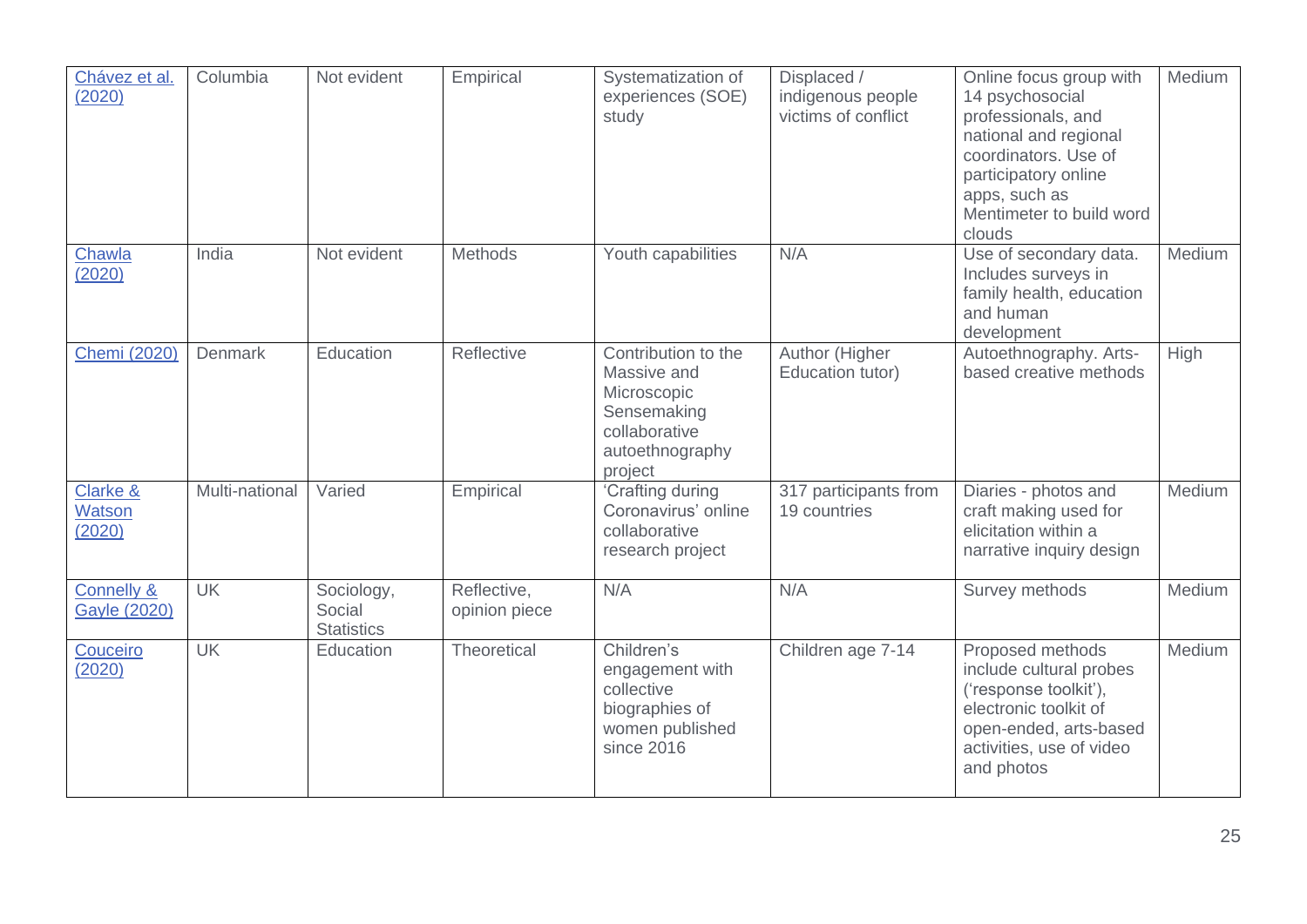| Cuevas-<br>Parra (2020)    | Bangladesh,<br>Bosnia and<br>Herzegovina,<br>Brazil,<br>Democratic<br>Republic of<br>Congo,<br>Mongolia,<br>Romania,<br>and Sierra<br>Leone | Children and<br>Families                  | <b>Methods</b>              | <b>Participatory Action</b><br>Research                                                                         | 12 children / young<br>people (aged 12-17)<br>(co-researchers)<br>Members of World<br>Vision's Young<br>Leaders Advocacy<br>programme | One-to-one semi-<br>structured interviews<br>using virtual platforms,<br>including Skype,<br>WhatsApp, and Viber | High          |
|----------------------------|---------------------------------------------------------------------------------------------------------------------------------------------|-------------------------------------------|-----------------------------|-----------------------------------------------------------------------------------------------------------------|---------------------------------------------------------------------------------------------------------------------------------------|------------------------------------------------------------------------------------------------------------------|---------------|
| Davis (2020)               | Australia                                                                                                                                   | Education                                 | Reflective                  | Contribution to the<br>Massive and<br>Microscopic<br>Sensemaking<br>collaborative<br>autoethnography<br>project | Author (educator)                                                                                                                     | Visual autoethnography.<br>Reflective writing and<br>artwork                                                     | Low           |
| de Barros et<br>al. (2020) | Portugal-<br>based<br>authors                                                                                                               | International<br>mobilities.<br>Education | <b>Methods</b>              | Various. Draws on<br>individual research<br>projects of authors                                                 | Various; Refugees                                                                                                                     | Shifts to online methods<br>generally                                                                            | Medium        |
| <b>DeGarmo</b><br>(2020)   | <b>USA</b>                                                                                                                                  | Performance<br>Arts                       | Autoethnography,<br>methods | Contribution to the<br>Massive and<br>Microscopic<br>Sensemaking<br>collaborative<br>autoethnography<br>project | Author (professional<br>dancer and<br>academic)                                                                                       | Performative reflexive<br>autoethnography                                                                        | <b>Medium</b> |
| Dirisu et al.<br>(2020)    | Nigeria                                                                                                                                     | <b>Public Health</b>                      | Empirical                   | Maternal and new-<br>born child health<br>(MNCH) services                                                       | Healthcare<br>practitioners and<br>professionals, service<br>providers and service<br>users (women and<br>their new-borns)            | Phone interviews and<br>online meeting platform.<br>Use of quantitative<br>service data                          | Medium        |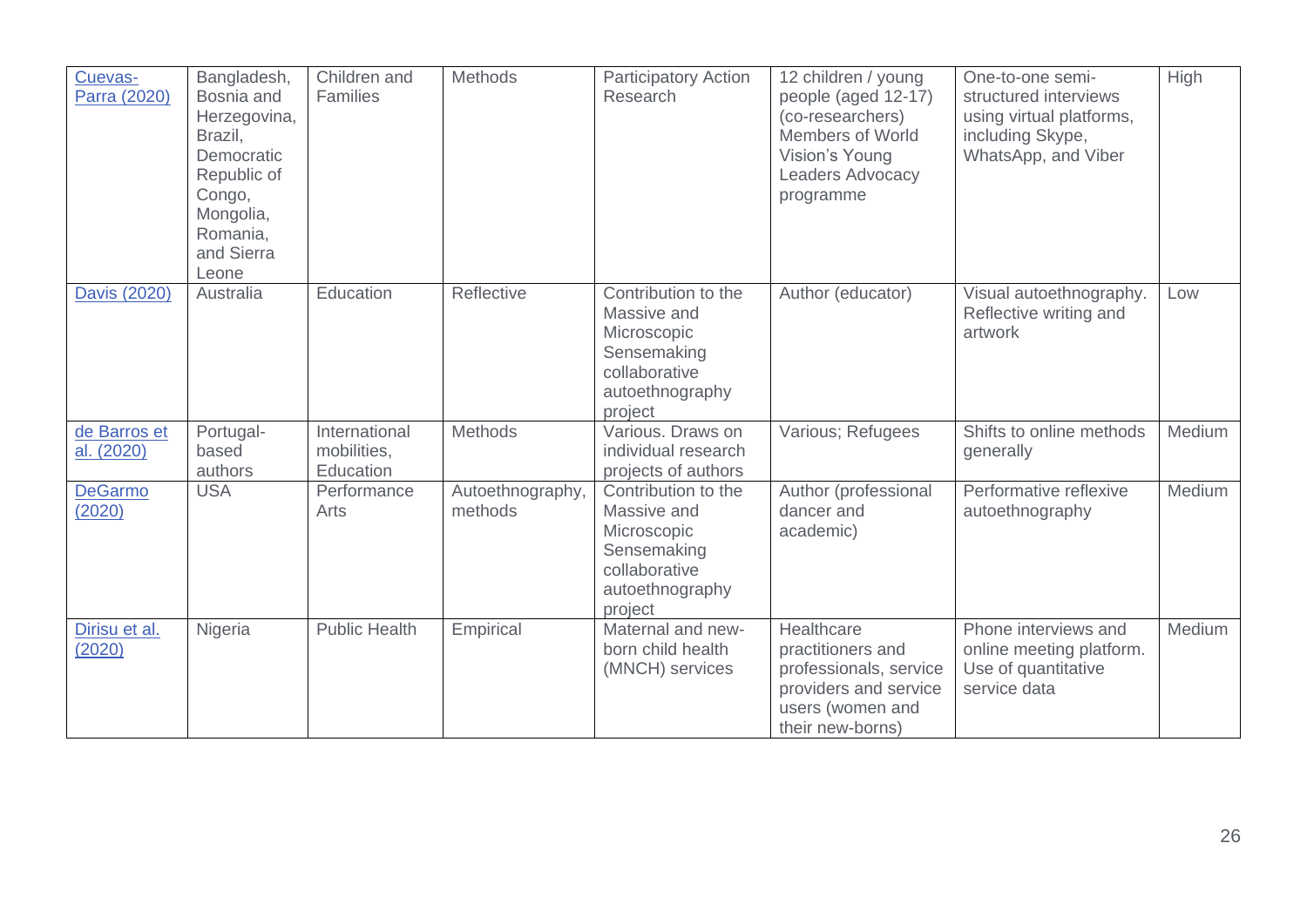| Dodds &<br><b>Hess (2020)</b>       | New Zealand                   | Service<br>Management,<br>Transformative<br>service<br>research (TSR) | <b>Methods</b>                 | research project into<br>youth alcohol<br>consumption and<br>family<br>communication                                                                                                                                           | 9 family groups (35<br>total).<br>Vulnerable<br>participants (young<br>people, age 12-22)<br>with parent(s)<br>(support group)                                                                    | Face-to-face and online<br>(via video conferencing<br>platform) group<br>interviews.<br>Online group<br>interviewing method<br>adapted from de Ruyter<br>(1996) | High   |
|-------------------------------------|-------------------------------|-----------------------------------------------------------------------|--------------------------------|--------------------------------------------------------------------------------------------------------------------------------------------------------------------------------------------------------------------------------|---------------------------------------------------------------------------------------------------------------------------------------------------------------------------------------------------|-----------------------------------------------------------------------------------------------------------------------------------------------------------------|--------|
| Ellis &<br><b>Rawicki</b><br>(2020) | <b>USA</b>                    | Not evident                                                           | Interview<br>commentary        | Interview with a 93-<br>year-old survivor of<br>the Holocaust, about<br>his experience<br>during the Covid-19<br>pandemic                                                                                                      | Holocaust survivor                                                                                                                                                                                | Virtual interviews using<br>Skype, Messenger and<br>Zoom                                                                                                        | Medium |
| Favilla & Pita<br>(2020)            | Portugal and<br><b>Brazil</b> | Anthropology,<br>Sociology                                            | Reflective,<br>methods         | Two PhD projects                                                                                                                                                                                                               | Various                                                                                                                                                                                           | Ethnography, interviews.<br>Digital alternatives -<br>Digital Anthropology and<br>Skype / Zoom                                                                  | Low    |
| Fell et al.<br>(2020)               | Multi-national<br>authors     | Social policy,<br>Energy social<br>science                            | Conceptual                     | Draws on energy<br>social research to<br>discuss validity<br>during and after<br>Covid-19                                                                                                                                      | N/A                                                                                                                                                                                               | Social research<br>methods                                                                                                                                      | Medium |
| Fritz et al.<br>(2020)              | Canada                        | Library and<br>Information<br>Science                                 | Autoethnography,<br>case study | Datathon event<br>scheduled at<br><b>Columbia University</b><br>in March 2020 as<br>part of the Archives<br>Unleashed project<br>bringing together<br>tool builders,<br>researchers and<br>digital content<br>access providers | Project data users.<br>Interdisciplinary group<br>of attendees:<br>librarians and<br>archivists, Humanities<br>and Social Science<br>researchers,<br>computer scientists<br>and technical support | Social distancing.<br>Enforced cancellation of<br>physical event                                                                                                | Low    |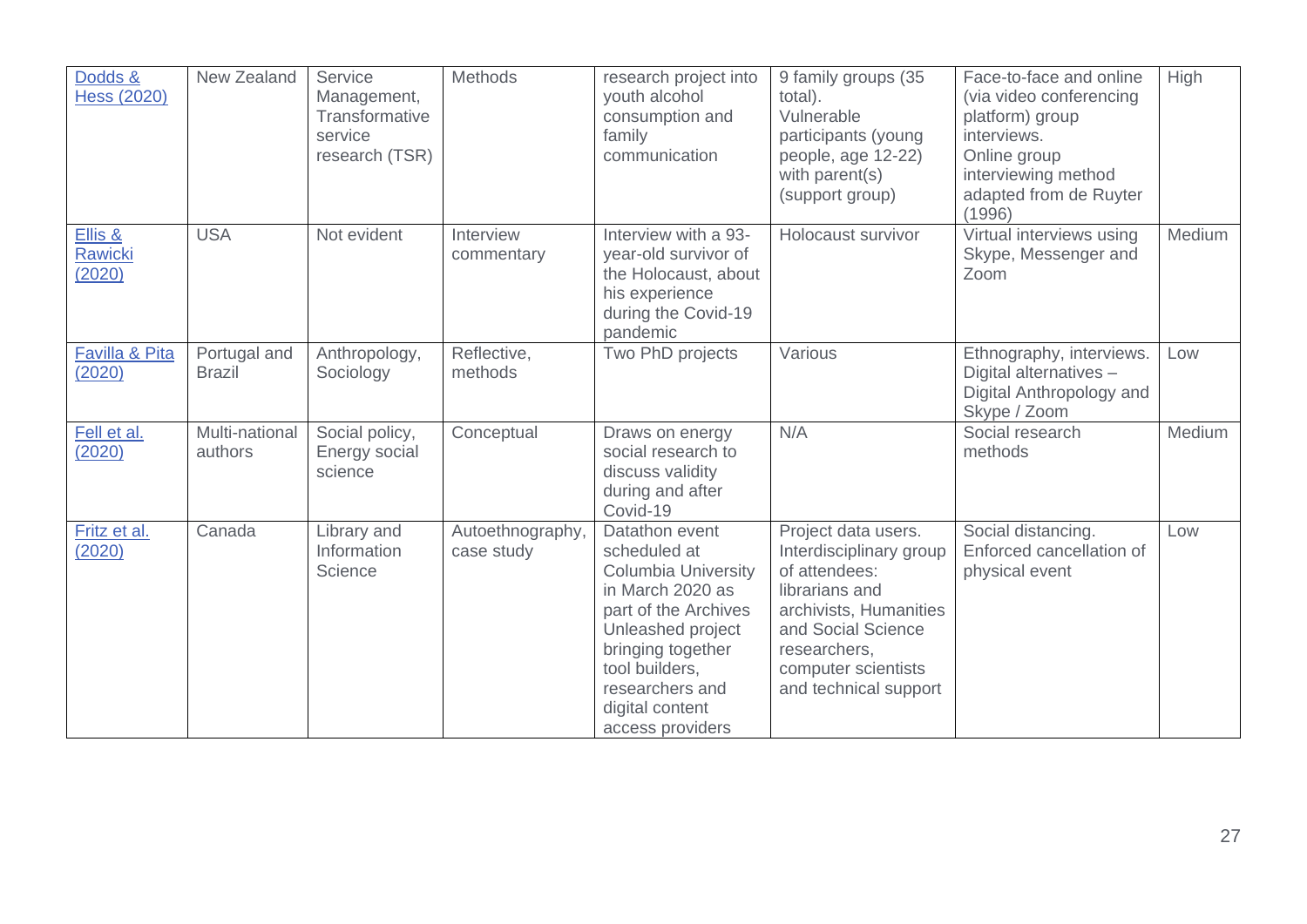| Goldstein et<br>al. (2020)         | <b>Brazil</b>                            | <b>Urban Design</b> | Empirical              | Participatory<br>research In<br>collaboration with<br>COOPAMARE, a<br>waste-pickers<br>cooperative                                            | Homeless youths in<br>São Paulo                      | Participatory self-<br>recorded methods -<br>journaling and use of<br>mobile probes.<br>Secondary research<br>methods                                                                                 | Medium        |
|------------------------------------|------------------------------------------|---------------------|------------------------|-----------------------------------------------------------------------------------------------------------------------------------------------|------------------------------------------------------|-------------------------------------------------------------------------------------------------------------------------------------------------------------------------------------------------------|---------------|
| Gratton et al.<br>(2020)           | <b>UK</b>                                | Civic<br>Engagement | Methods                | 'Keep Talking', a<br>long-term UKRI<br>Enhancing<br>Partnerships<br>participatory action<br>research project for<br>place-based<br>engagement | People living with<br>hardship in Stoke-on-<br>Trent | Weekly face-to-face<br>meetings between<br>expert citizens and<br>community researchers<br>replaced by telephone<br>interviews and group<br>video calls. Introduced a<br>range of creative<br>methods | Medium        |
| <b>Gross (2020)</b>                | USA-based<br>author in<br><b>Belgium</b> | Anthropology        | Reflective,<br>methods | Compares two<br>periods of fieldwork<br>in Liege - as a<br>graduate student in<br>1982 and as a<br>professor in 2020                          | Puppeteer community<br>in Liege                      | Ethnographic fieldwork,<br>observations. Switch to<br>telephone interviews.<br>Use of secondary data /<br>online resources                                                                            | <b>Medium</b> |
| Gummer <sub>et</sub><br>al. (2020) | Germany                                  | Sociology           | Empirical              | The German Family<br>Panel (pairfam) and<br>the Generations and<br><b>Gender Survey</b><br>(GGS)                                              | Families                                             | Panel survey methods.<br>Switch from face-to-face<br>to computer-assisted<br>telephone interviews<br>(CATI). Paper-based<br>self-administered<br>questionnaire for<br>sensitive material              | Medium        |
| Gwenzi et al.<br>(2020)            | Ghana,<br>Nigeria and<br>South Africa    | Not evident         | Methods                | Ethnographic study<br>of children's<br>everyday lives under<br>Covid-19 in three<br>African countries                                         | 44 children aged 10-<br>17                           | Digital, audio and<br>traditional, written<br>diaries. Follow-up<br>telephone interviews.<br>Recruitment through<br>social media                                                                      | Medium        |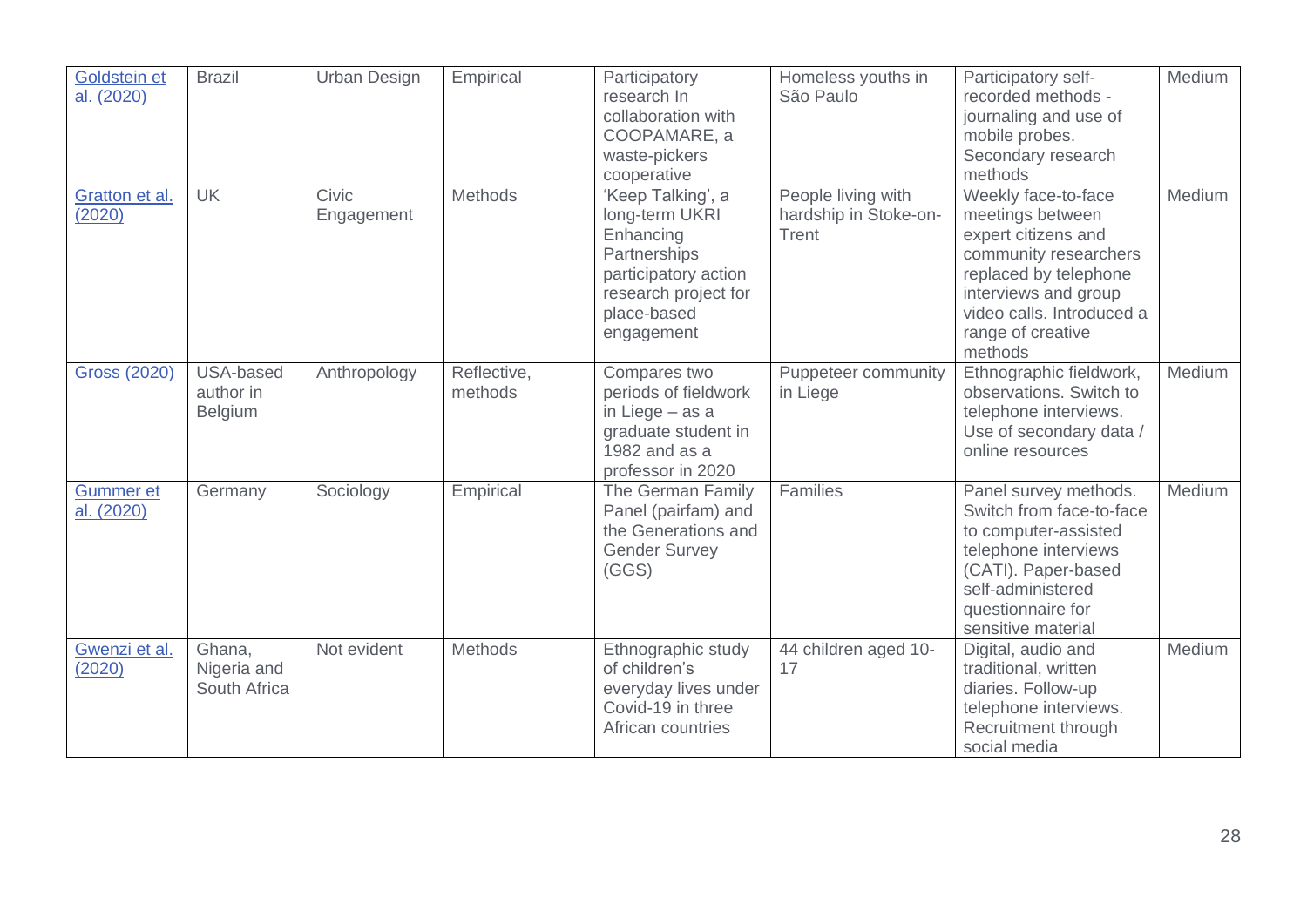| <b>Hafner-Fink</b><br>& Uhan<br>(2020)    | Slovenia                                           | Sociology                                   | Empirical | Trust in the<br>Slovenian<br>government in the<br>context of the Covid-<br>19 pandemic                                                                                                        | 2000 participants.<br>Probability sample of<br>adult population of<br>Slovenia prepared<br>on the basis of the<br><b>Slovenian Central</b><br><b>Population Register</b> | Online survey, postal<br>survey; Opinion poll                                          | Medium        |
|-------------------------------------------|----------------------------------------------------|---------------------------------------------|-----------|-----------------------------------------------------------------------------------------------------------------------------------------------------------------------------------------------|--------------------------------------------------------------------------------------------------------------------------------------------------------------------------|----------------------------------------------------------------------------------------|---------------|
| Harris &<br>Holman<br><b>Jones (2020)</b> | Australia                                          | Education                                   | Essay     | Contribution to the<br>Massive and<br>Microscopic<br>Sensemaking<br>collaborative<br>autoethnography<br>project                                                                               | Authors (educators)                                                                                                                                                      | Critical autoethnography                                                               | Medium        |
| Henze et al.<br>(2020)                    | Zimbabwe,<br>Indonesia<br>and<br>Mozambique        | Not evident                                 | Empirical | Academic-<br>practitioner<br>collaborative study                                                                                                                                              | 700 farmer co-<br>researchers                                                                                                                                            | Rapid response digital /<br>phone survey in 5<br>weekly waves                          | High          |
| Huber &<br>Helm (2020)                    | Germany,<br>Austria and<br>Switzerland             | Education                                   | Empirical | School Barometer, a<br>'fast' survey<br>conducted during<br>the early weeks of<br>the school lockdown<br>to assess and<br>evaluate the<br>situation                                           | 7116 participants:<br>parents, students,<br>school staff, school<br>leaders, school<br>authority and<br>members of the<br>school support<br>system                       | Survey methods                                                                         | <b>Medium</b> |
| Jones et al.<br>(2020)                    | Jordan,<br>Lebanon and<br>the Gaza<br><b>Strip</b> | Gender,<br>Equality and<br>Social Inclusion | Empirical | Gender and<br>Adolescence: Global<br>Evidence (GAGE)<br>longitudinal research<br>to enhance<br>adolescent<br>capabilities and<br>empowerment<br>across low- and<br>middle-income<br>countries | Vulnerable<br>adolescents                                                                                                                                                | Shift to virtual methods:<br>digital storytelling,<br>photo-elicitation and<br>diaries | Medium        |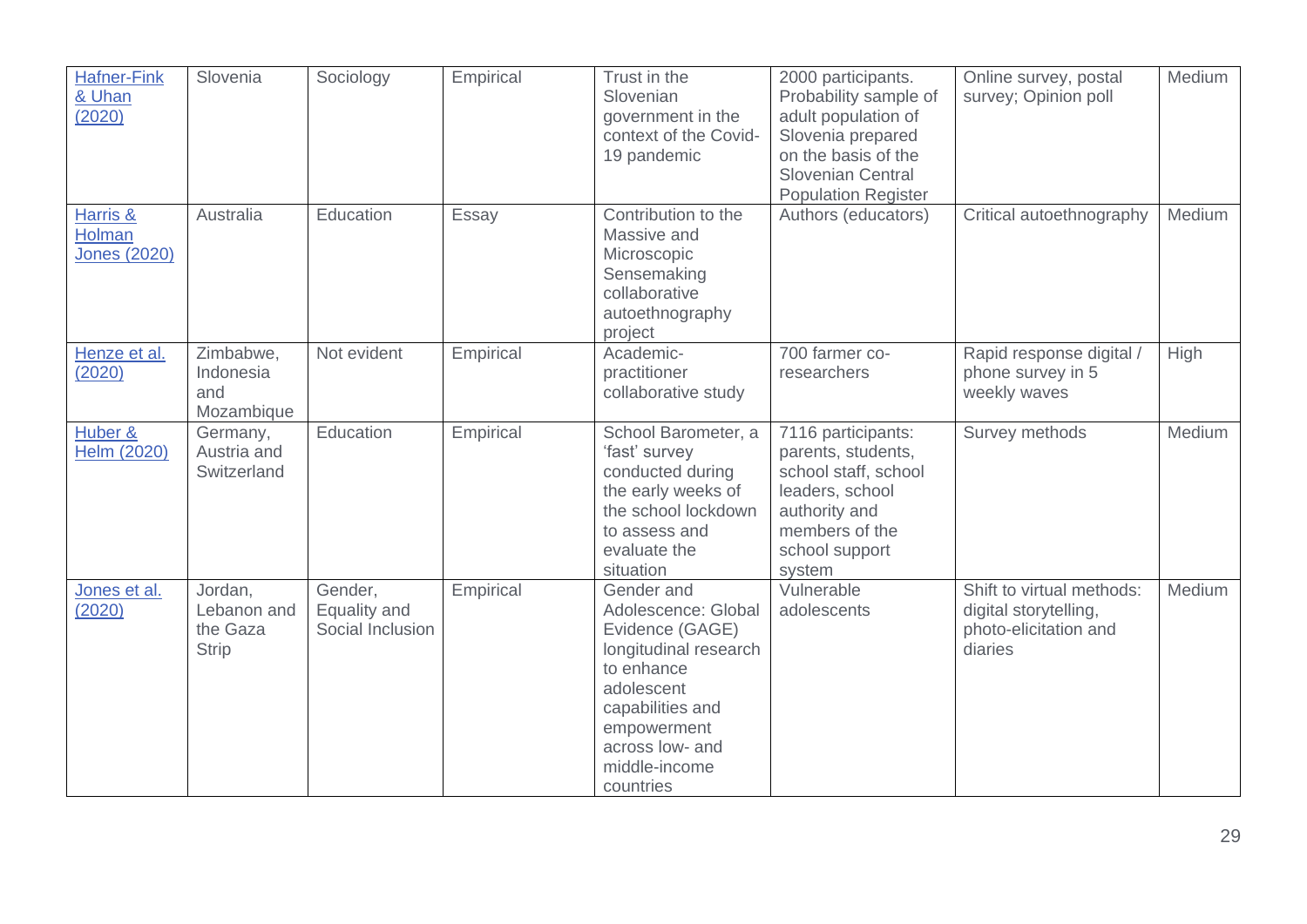| Lawrence<br>(2020)                    | UK-based<br>author in<br>China | Not evident          | Methods                  | Not indicated                                                                                                                     | Not indicated                                      | Ethnographic fieldwork.<br>Shift from face-to-face to<br>online interviews                                                                      | High        |
|---------------------------------------|--------------------------------|----------------------|--------------------------|-----------------------------------------------------------------------------------------------------------------------------------|----------------------------------------------------|-------------------------------------------------------------------------------------------------------------------------------------------------|-------------|
| Lee (2020)                            | <b>USA</b>                     | Not evident          | <b>Methods</b>           | Contribution to the<br>Massive and<br>Microscopic<br>Sensemaking<br>collaborative<br>autoethnography<br>project                   | Author (Asian scholar<br>and mother)               | Writing as method.<br>Photo assisted<br>autoethnography                                                                                         | Low         |
| Leemann et<br>al. (2020)              | Switzerland                    | Linguistics          | Empirical                | SDATS project,<br>investigating<br>variation and change<br>in German-speaking<br>Switzerland                                      | 1000 German<br>speakers across 125<br>survey sites | Switch from on-site / in-<br>person interviews to<br>Videoconferencing. Use<br>of a smartphone app<br>specifically developed<br>for the project | High        |
| Liegghio &<br>Caragata<br>(2020)      | Canada                         | Social work          | Methods protocol         | Ongoing project<br>exploring the<br>provisioning and<br>resilience of youth<br>living in low-income,<br>lone mother<br>households | Lone mothers and<br>their children                 | Interviews, photo-voice                                                                                                                         | <b>High</b> |
| Lipscomb &<br><b>Ashley</b><br>(2020) | <b>USA</b>                     | <b>Mental Health</b> | Narrative<br>reflections | The lived<br>experiences of two<br><b>Black mental health</b><br>professionals in Los<br><b>Angeles County</b>                    | <b>Authors</b>                                     | Autoethnography                                                                                                                                 | Medium      |
| Long (2020)                           | UK & New<br>Zealand            | Anthropology         | <b>Methods</b>           | Trialling of online<br>surveys during<br>lockdown                                                                                 | 8,800 survey<br>respondents                        | 6 online surveys in UK<br>and New Zealand                                                                                                       | Low         |
| Lovo (2020)                           | Fiji and<br>Tonga              | Not evident          | <b>Methods</b>           | Case studies                                                                                                                      | Community elders                                   | Shift from observations<br>and face-to-face<br>'talanoa' (dialogue)<br>sessions to online<br>methods ('virtual<br>talanoa')                     | Medium      |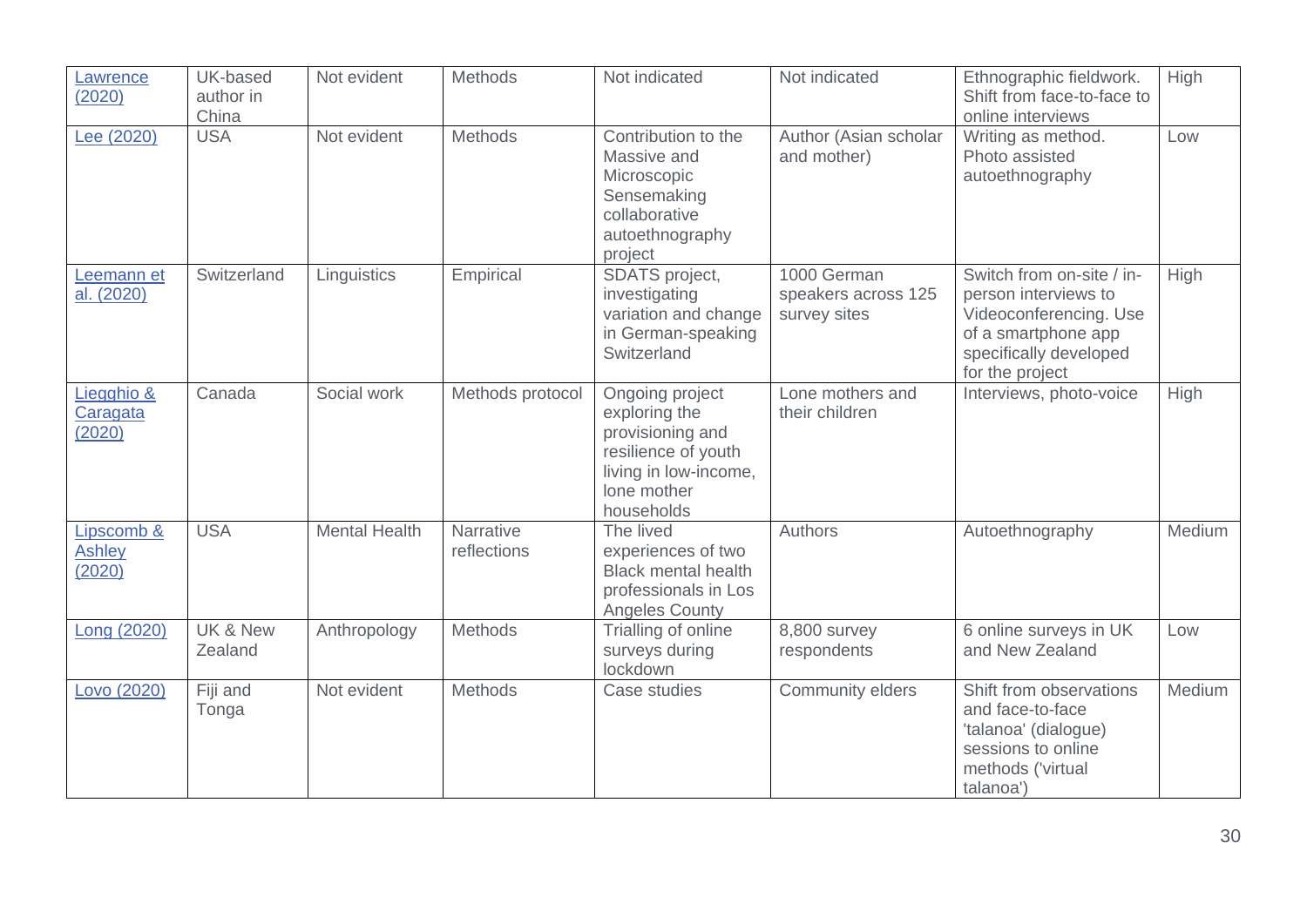| Luka (2020)                                        | Canada                                 | <b>Arts and Media</b>     | Methods          | Contribution to the<br>Massive and<br>Microscopic<br>Sensemaking<br>collaborative<br>autoethnography<br>project | Author (Assistant<br>Professor)                | Autoethnography; Video<br>editing                                                                                                                                                                                                                                               | Medium |
|----------------------------------------------------|----------------------------------------|---------------------------|------------------|-----------------------------------------------------------------------------------------------------------------|------------------------------------------------|---------------------------------------------------------------------------------------------------------------------------------------------------------------------------------------------------------------------------------------------------------------------------------|--------|
| Markham et<br>al. (2020)                           | Multi-national                         | Varied                    | Editorial        | Introduction to the<br>Massive and<br>Microscopic<br>Sensemaking<br>collaborative<br>autoethnography<br>project | Respondents to<br>project from 26<br>countries | Collaborative<br>autoethnographic<br>methods                                                                                                                                                                                                                                    | Medium |
| Monchuk et<br>al. (2020)                           | UK, Italy,<br>Lebanon and<br>Singapore | Social<br><b>Sciences</b> | <b>Methods</b>   | Longitudinal<br>ethnography and<br>participatory action<br>research (PAR)                                       | 70 co-researchers<br>(aged 14-18)              | Recruitment screening<br>and PAR training via<br>video calls. Virtual panel<br>meetings / online<br>discussion forum.<br>Various participatory<br>action research<br>methods. Follow-up<br>online one-to-one semi-<br>structured interviews<br>and reflective group<br>meetings | High   |
| <b>Moraes Silva</b><br>&<br>Mont'Alverne<br>(2020) | <b>Brazil</b>                          | Social<br><b>Sciences</b> | Methods protocol | Study of vulnerable<br>populations in the<br>city of Curitiba<br>during the COVID-<br>19 pandemic               | Curitiba citizens                              | Phase 1: telephone<br>interviews<br>Phase 2: online surveys<br>Phase 3: focus groups                                                                                                                                                                                            | Medium |
| Narasimhan<br>et al. (2020)                        | India and<br>Bangladesh                | Not evident               | Meta study       | Multiple surveys.<br>Meta-analysis of<br>large, multi-site and<br>multi-topic sample of<br>interviews           | Various survey<br>populations                  | Survey methods.<br>Computer-aided<br>telephone interviews<br>(CATI)                                                                                                                                                                                                             | Medium |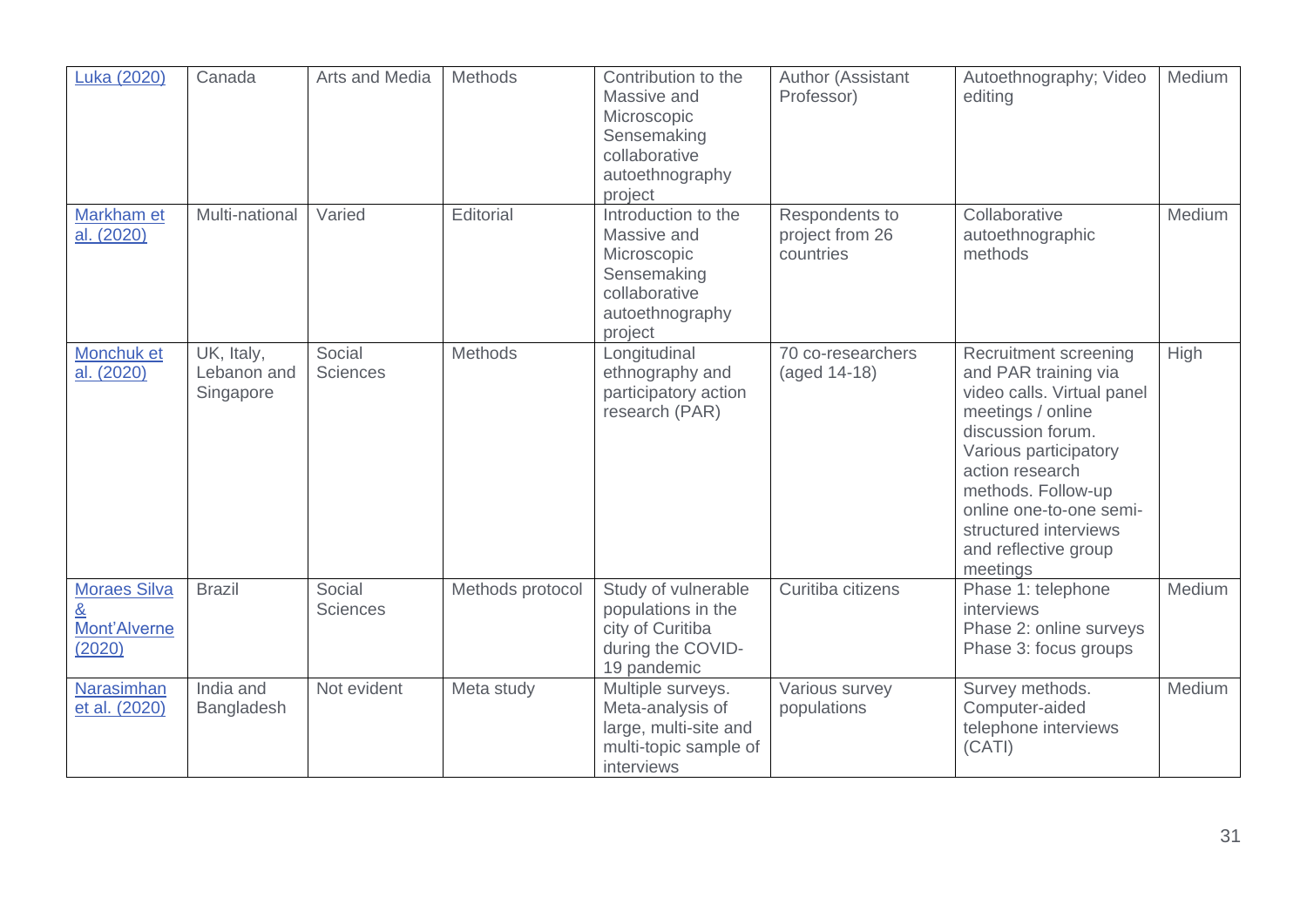| Ndhlovu<br>(2020)                | Zimbabwe                                                                                         | Sociology                                       | Methods                      | Qualitative study on<br>the gendered socio-<br>economic<br>implications of the<br>COVID-19 pandemic<br>in rural Zimbabwe       | 12 social work<br>practitioners        | Use of Skype and<br>WhatsApp Messenger<br>for voice notes and<br>messaging. Secondary<br>data | Low    |
|----------------------------------|--------------------------------------------------------------------------------------------------|-------------------------------------------------|------------------------------|--------------------------------------------------------------------------------------------------------------------------------|----------------------------------------|-----------------------------------------------------------------------------------------------|--------|
| O'Sullivan et<br>al. (2020)      | Ireland                                                                                          | Psychology                                      | Methods protocol             | Intergenerational<br>family study                                                                                              | Children and parents                   | Online and telephone<br>interviews                                                            | Medium |
| Partlow<br><u>(2020)</u>         | <b>UK</b>                                                                                        | <b>Disability</b><br><b>Studies</b>             | Conceptual,<br>opinion piece | N/A                                                                                                                            | N/A                                    | Remote and digital<br>methods                                                                 | Medium |
| Prommegger<br>et al. (2020)      | Germany                                                                                          | Information<br>systems                          | Empirical                    | The organisational<br>role of IT<br>professionals                                                                              | IT professionals                       | Online questionnaires                                                                         | High   |
| Rogers et al.<br>(2020)          | Australia,<br>Canada,<br>USA, UK,<br>India, Iran,<br>Germany,<br>Singapore<br>and New<br>Zealand | Multi-<br>disciplinary,<br><b>Urban Studies</b> | Critical reflection          | 'Rapidly mobilised'<br>podcasting project                                                                                      | Authors (25 Urban<br>Studies scholars) | Podcasting and audio<br>curation                                                              | High   |
| Roy &<br><b>Uekusa</b><br>(2020) | New Zealand<br>and Denmark                                                                       | Social<br><b>Sciences</b>                       | Commentary                   | Collaborative<br>autoethnography<br>project. Self-<br>narratives exploring<br>first-hand<br>experiences during<br>the pandemic | Authors                                | Collaborative<br>autoethnography (CAE)                                                        | High   |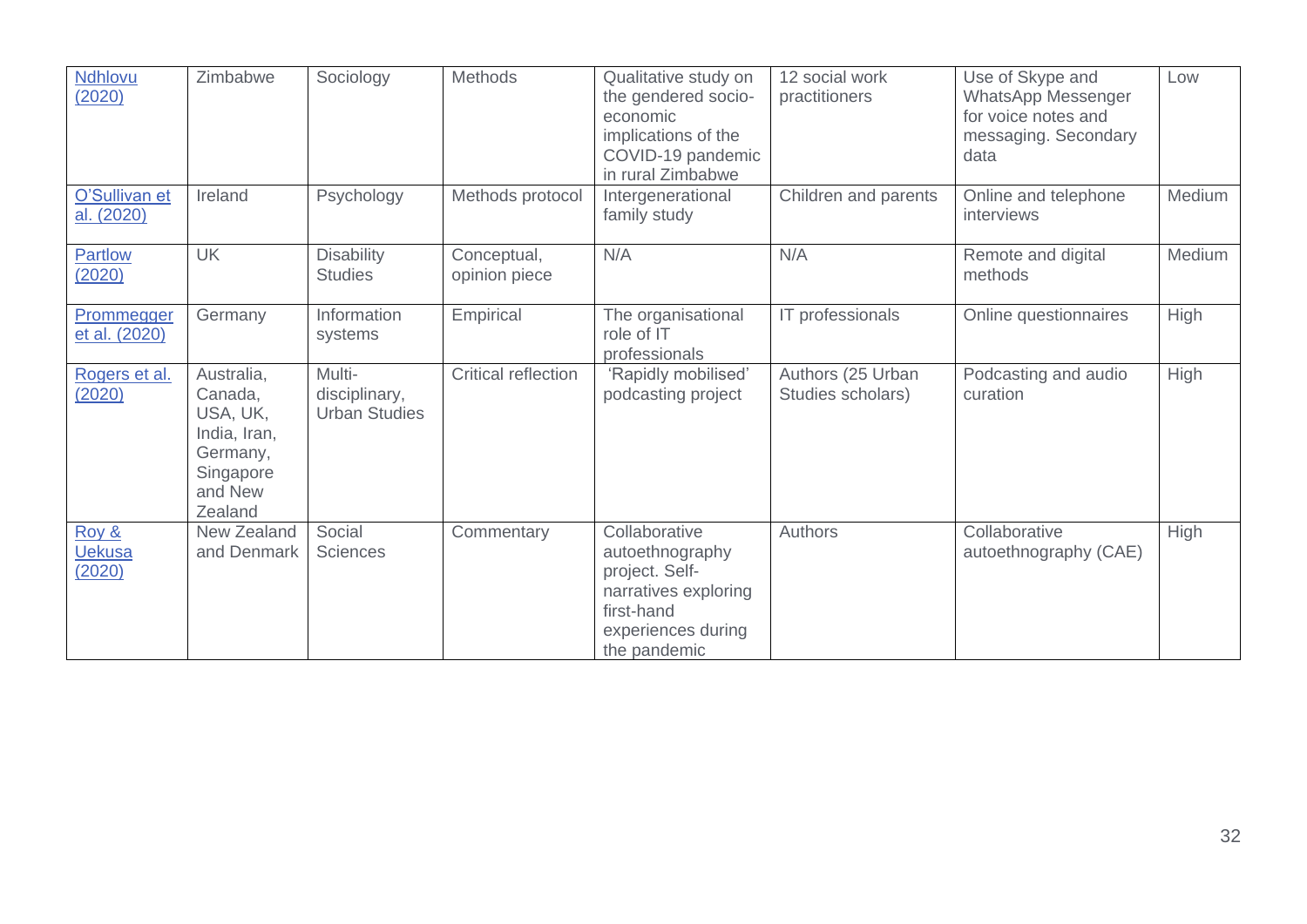| Sakshaug et<br>al. (2020)     | Germany                    | Sociology   | Empirical,<br>methodological | Various panel<br>surveys                                                                                        | Various study<br>populations, including<br>welfare recipients,<br>unemployed persons,<br>job seekers,<br>refugees, public and<br>private<br>establishments, and<br>the general<br>household population | Panel survey methods                                                                                                                                                 | Medium |
|-------------------------------|----------------------------|-------------|------------------------------|-----------------------------------------------------------------------------------------------------------------|--------------------------------------------------------------------------------------------------------------------------------------------------------------------------------------------------------|----------------------------------------------------------------------------------------------------------------------------------------------------------------------|--------|
| <b>Sarkar (2020)</b>          | India                      | Sociology   | Autoethnographic<br>essay    | Contribution to the<br>Massive and<br>Microscopic<br>Sensemaking<br>collaborative<br>autoethnography<br>project | Author (academic and<br>mother)                                                                                                                                                                        | Autoethnography                                                                                                                                                      | Low    |
| Sastry et al.<br>(2020)       | <b>USA</b>                 | Sociology   | Empirical,<br>methodological | Two Covid-19-<br>specific survey<br>supplements to the<br>Panel Study of<br><b>Income Dynamics</b><br>(PSID)    | Children and young<br>people                                                                                                                                                                           | Panel/longitudinal<br>survey methods                                                                                                                                 | Medium |
| Scherpenzeel<br>et al. (2020) | European<br>multi-national | Sociology   | Empirical,<br>methodological | The Survey of<br>Health, Ageing and<br>Retirement in<br>Europe (SHARE)                                          | Over 50s population<br>from 28 participating<br>countries                                                                                                                                              | Survey methods. Switch<br>from face-to-face<br><b>Computer Assisted</b><br>Personal Interview<br>(CAPI) to Computer<br><b>Assisted Telephone</b><br>Interview (CATI) | High   |
| <b>Shelton</b><br>(2020)      | <b>USA</b>                 | Not evident | Conceptual                   | Contribution to the<br>Massive and<br>Microscopic<br>Sensemaking<br>collaborative<br>autoethnography<br>project | Author                                                                                                                                                                                                 | Qualitative story telling                                                                                                                                            | Medium |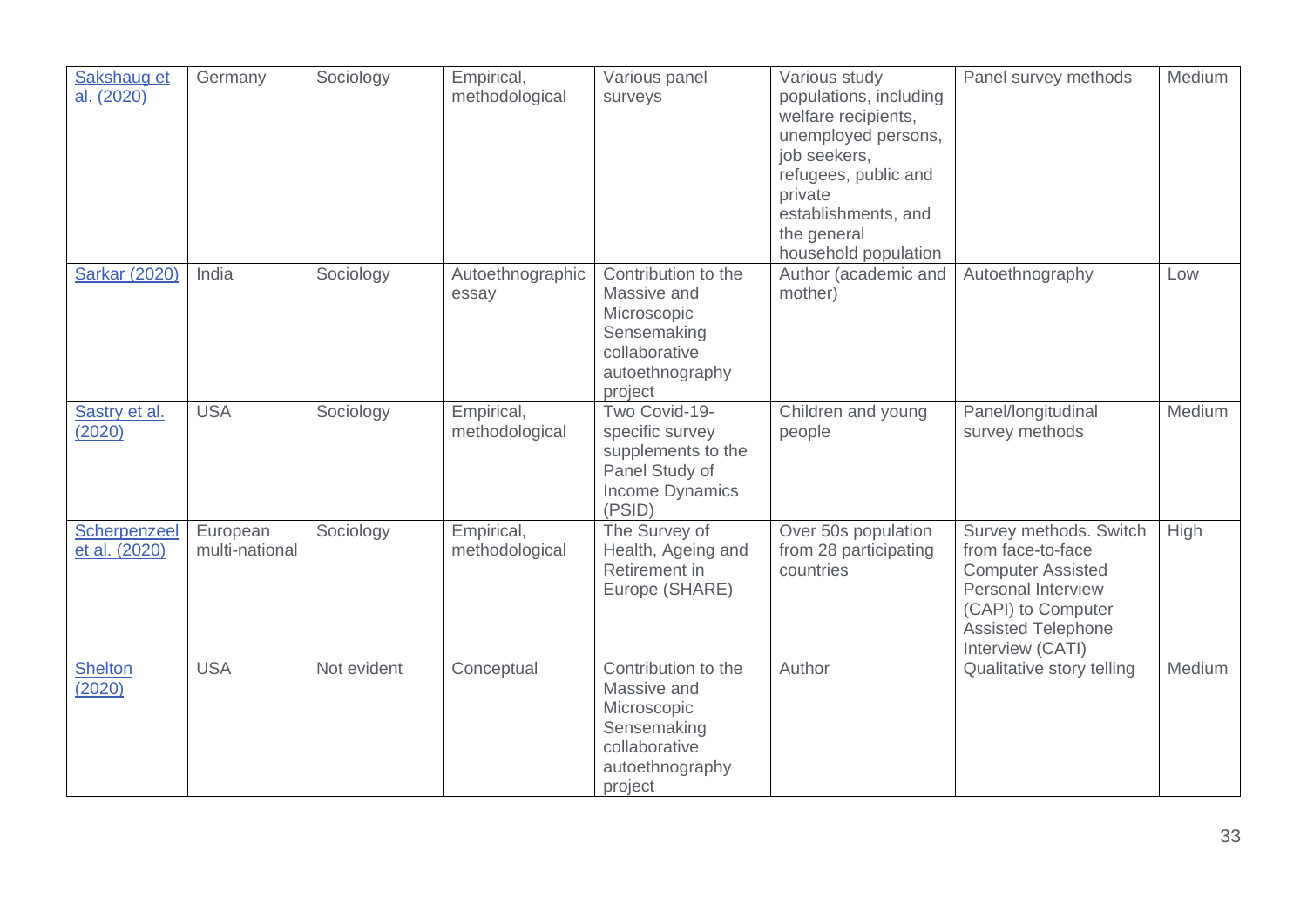| <b>Snow (2020)</b>                        | <b>UK</b>                                    | <b>Public Health</b>            | Methods                 | Ongoing oral history<br>project: 'NHS at 70:<br>The story of our<br>lives'                                                                               | NHS patients,<br>frontline staff and<br>policy makers.                  | Switch from face-to-face<br>to telephone interviews.<br>Evaluation of methods<br>through anonymous<br>feedback questionnaires<br>integrated throughout<br>project | Medium |
|-------------------------------------------|----------------------------------------------|---------------------------------|-------------------------|----------------------------------------------------------------------------------------------------------------------------------------------------------|-------------------------------------------------------------------------|-------------------------------------------------------------------------------------------------------------------------------------------------------------------|--------|
| Sovacool et<br>al. (2020)                 | Authors from<br><b>Denmark</b><br>UAE and UK | Energy<br>Science and<br>Policy | Monologue,<br>editorial | N/A                                                                                                                                                      | N/A                                                                     | Social science methods<br>generally, sampling,<br>validity issues                                                                                                 | High   |
| Valdez &<br>Gubrium<br>(2020)             | <b>USA</b>                                   | Health<br><b>Sciences</b>       | Methods                 | Participatory<br>research study.                                                                                                                         | Community advisory<br>board (CAB)<br>members in<br><b>Massachusetts</b> | Semi-structured<br>interviews via Zoom.<br>Photovoice, digital story<br>telling                                                                                   | High   |
| <u>Verma &amp;</u><br><b>Bizas (2020)</b> | <b>UK</b>                                    | Third sector                    | <b>Methods</b>          | Rapid response<br>repurposing of a<br>Save the Children<br>project in the UK                                                                             | Children & families<br>pushed into poverty<br>by pandemic               | Participatory and<br>listening workshops with<br>stakeholders. Online<br>surveys, remote semi-<br>structured individual and<br>group interviews                   | Medium |
| Vicente et al.<br>(2020)                  | Portugal &<br>Germany                        | Education                       | Methods                 | Persist EU<br>international project<br>funded by the<br>Erasmus+<br>programme that<br>seeks to gain<br>insights into<br>European university<br>students' | European HE<br>students                                                 | Surveys before and after<br>an in-person event<br>redesigned for an online<br>platform                                                                            | Low    |